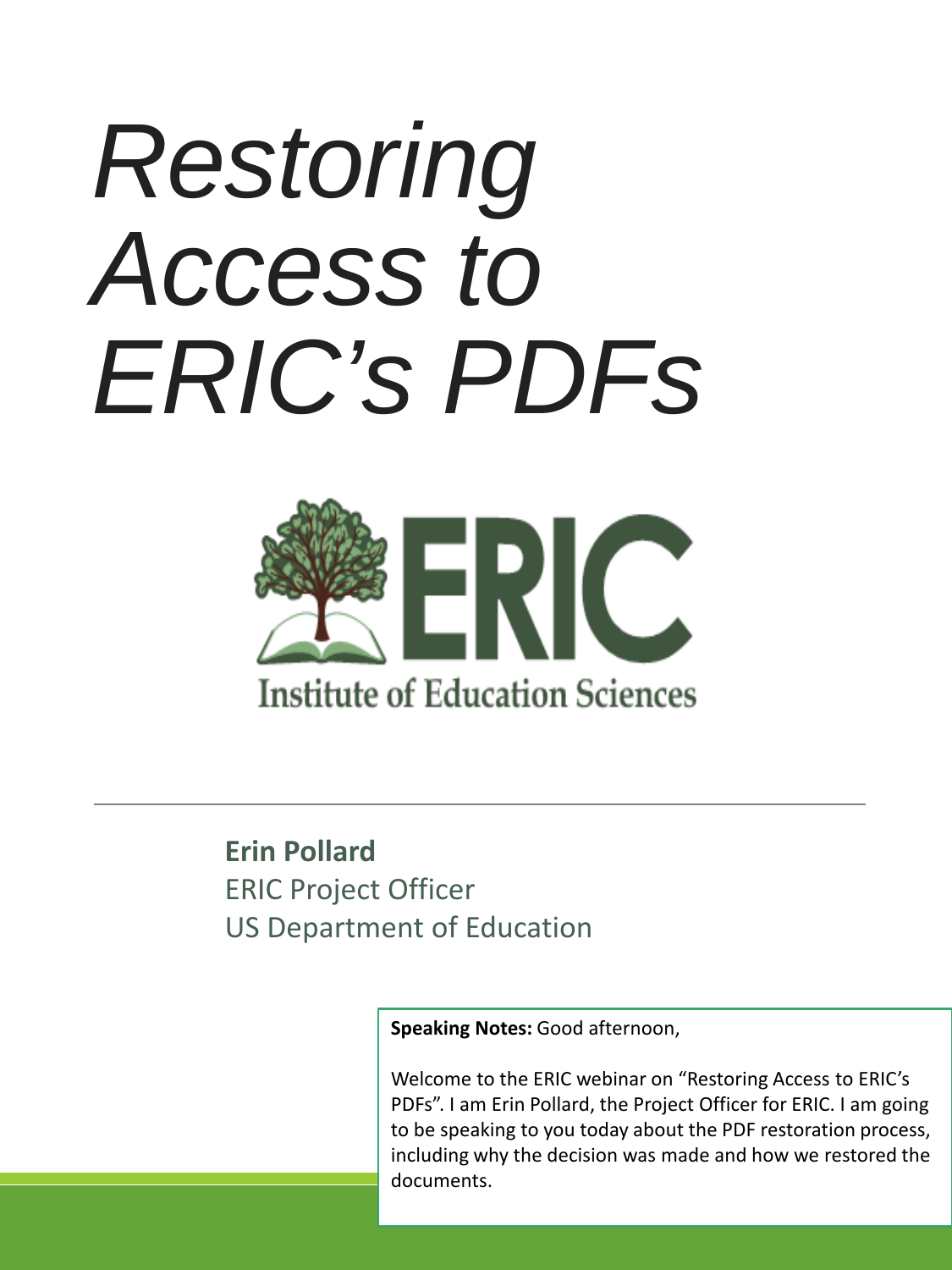### **Overview**

- Policy decisions and background
- Process for clearing the documents
- Next steps to clear the remaining documents
- **Questions**

**Speaking Notes:** During the registration process, we asked users for their questions. We have tried to answer as many questions as possible in this presentation. If your question is not answered, please submit it through the text box on your screen. I am going to spend the first half of the webinar explaining the policy decisions that we made and why we made them. Then I will stop for a few questions and will continue to describe the process of how we actually cleared the documents. I will stop for questions again and then we will finish up by talking about next steps. We will then answer as many questions as possible at the end of the presentation.

Some of the questions that were submitted were not directly related to the PDF restoration process. I will be happy to answer them at the end if time allows.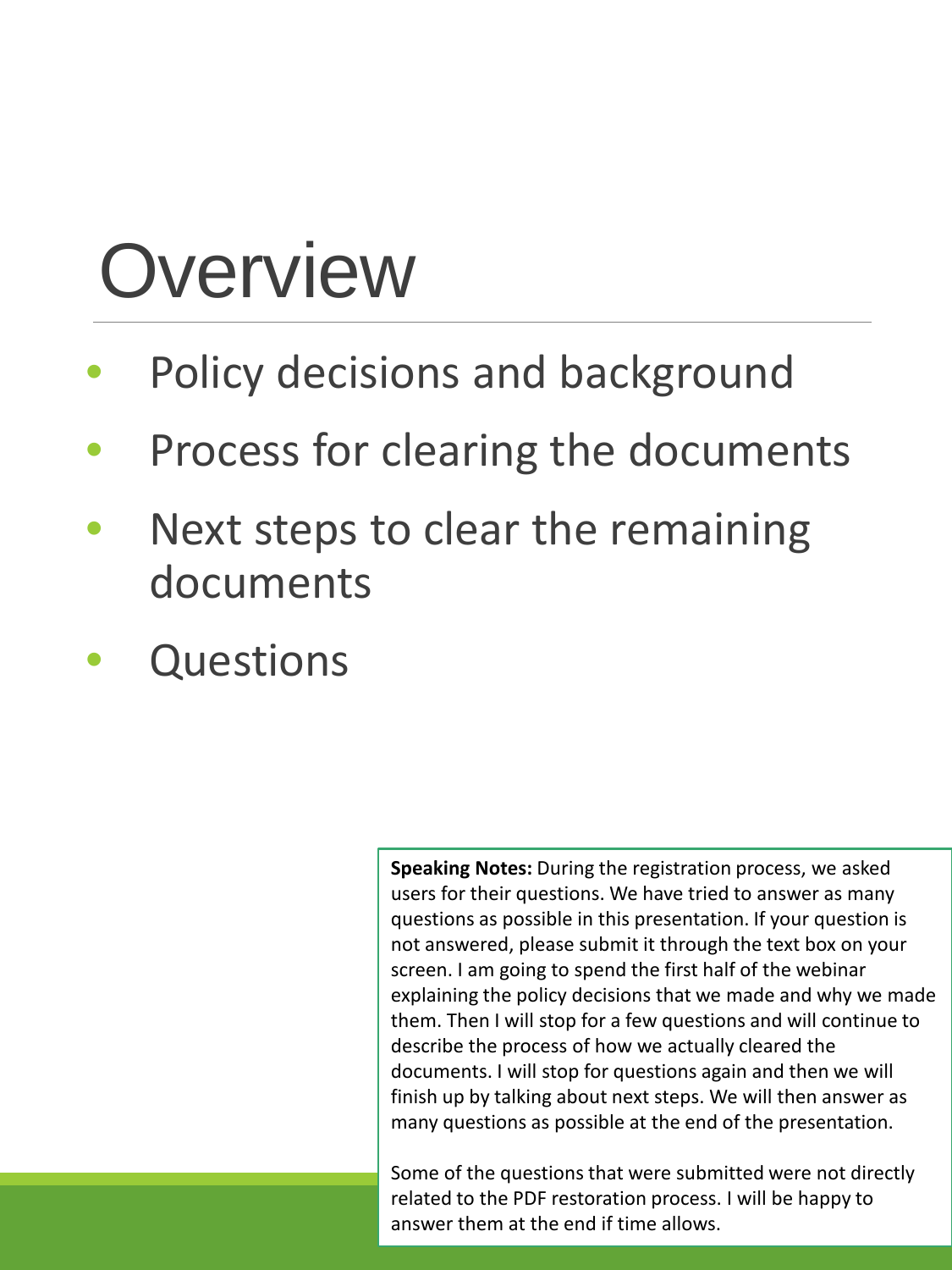# Goals for Today

- How did we get into this situation?
- Why did ERIC take down the PDFs?
- Was there a risk?
- What process did ERIC use to restore the PDFs?
- Why did it take almost two years for ERIC to restore the documents?
- Was it a concern that the information was still available via microfiche?
- What are the next steps?

**Speaking Notes:** As background, starting August 3rd, 2012 the full-text of all ERIC PDFs was temporarily disabled due to the discovery of personally identifiable information in some documents. This was far from the ideal situation—this was the beginning of the semester and the start of ERIC's highest use period. However, it was the only option ERIC had and we hope to explain our reasoning and how we solved the problem.

Today we will be addressing the questions on the slide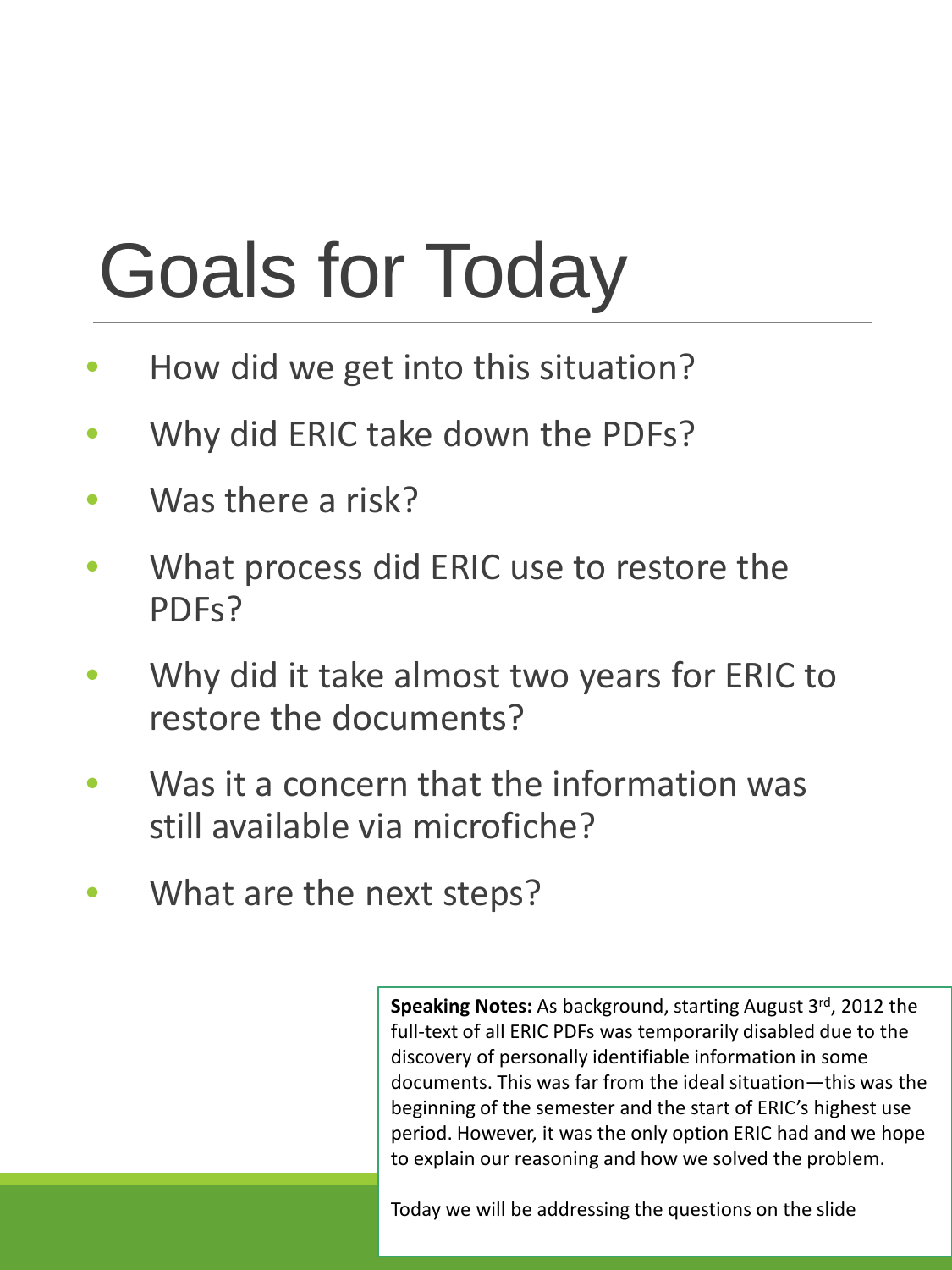# What is PII?

• In OMB M-06-19 (July 12, 2006), "the term Personally Identifiable Information means any information about an individual maintained by an agency, including, but not limited to, education, financial transactions, medical history, and criminal or employment history and information which can be used to distinguish or trace an individual's identity, such as their name, **social security number, date and place of birth, mother's maiden name, biometric records, etc**., including any other personal information which is linked or linkable to an individual."

> **Speaking Notes:** First, to begin, I want to clarify some of the terms that I will be using. The government defines the term "personally identifiable information", or PII, to information which can be used to distinguish or trace an individual's identity, such as their name, social security number, date and place of birth, mother's maiden name, biometric records, etc. It is the government's responsibility to preserve individual's privacy regarding PII. While an author's name or office phone number is fine to include on a government website, their social security number is problematic.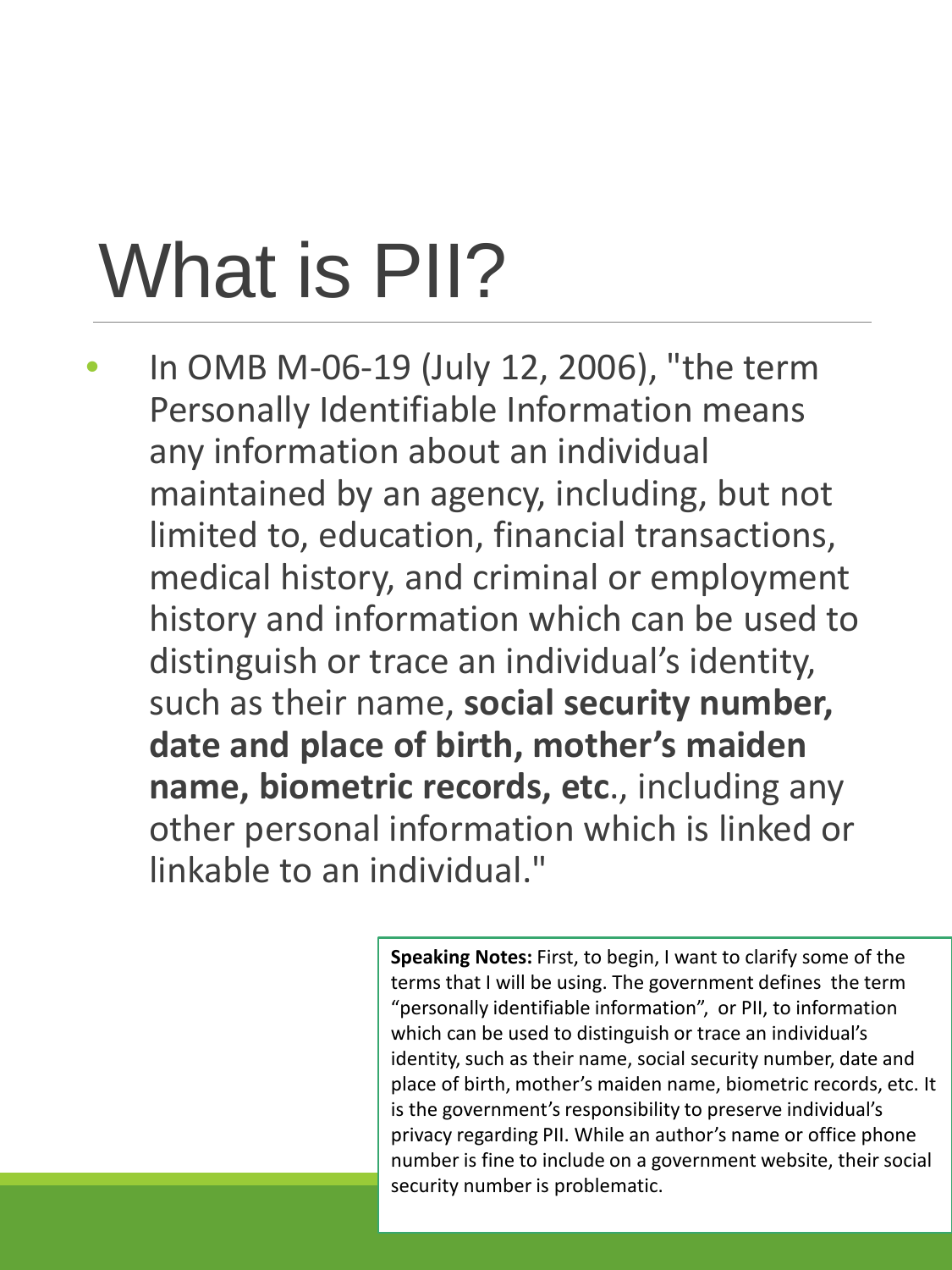## **History**

- 1960s: ERIC was a purely microfiche and paper system
- 2000s: ERIC converts microfiche to PDF
- 2010s: ERIC converts microfiche to readable PDFs

**Speaking Notes:** When ERIC was created almost 50 years ago, it was primarily a microfiche-based system. When ERIC went online, the microfiche was eventually converted to PDFs to make it easy for users to access documents. However, the technology for PDFs 10+ years ago was different than it is today and the PDFs were made as images. This means that they were not machine readable, which enables searching and is ideal for individuals with disabilities.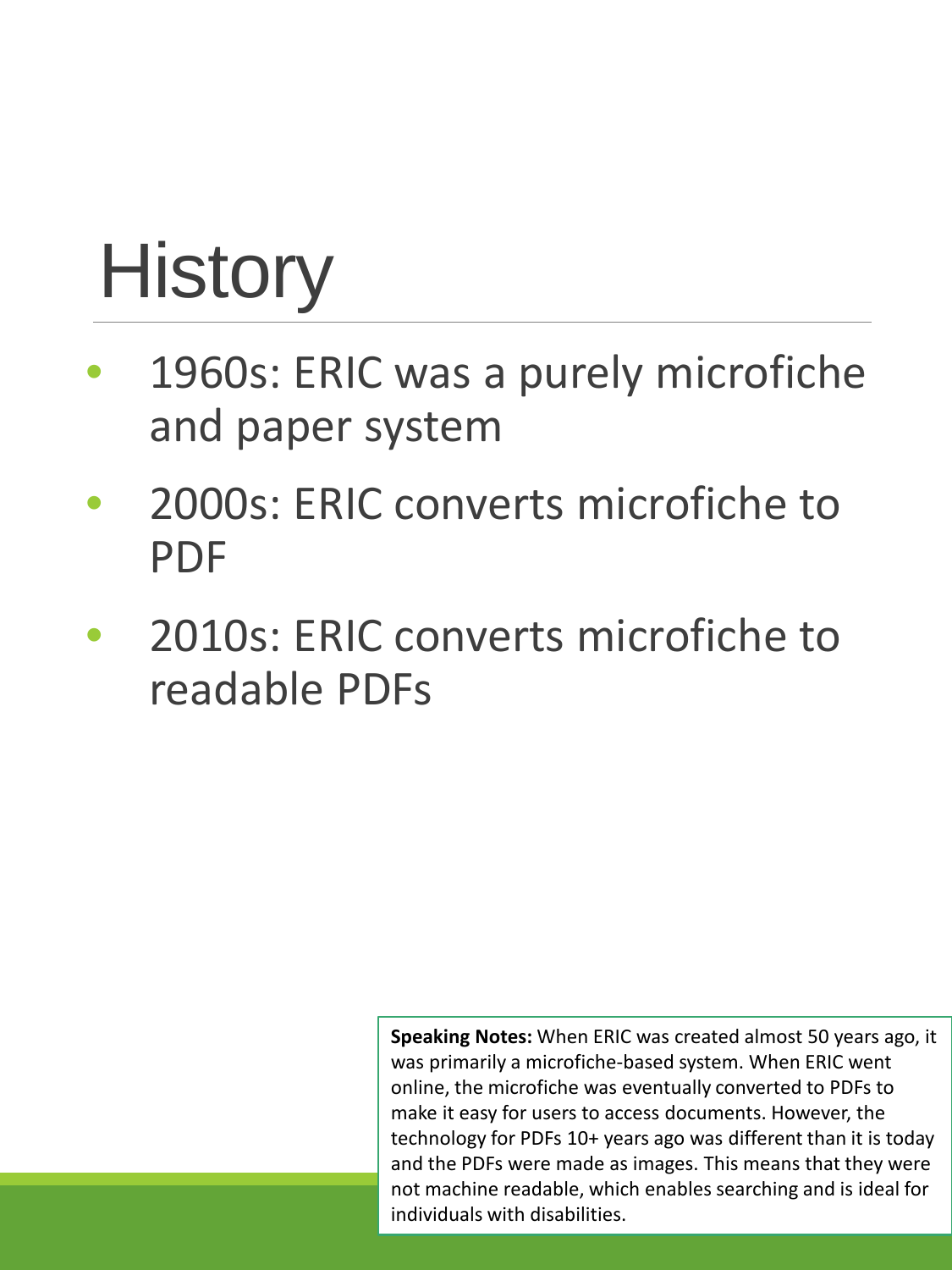### OCRing of a Crisp Document

#### **PDF image (below) Alternate text (right)**

#### **Key findings**

To what extent does individual student change (growth) over the academic year statistically explain why students differ in end-of-year performance after accounting for performance on interim assessments? The four growth estimates examined in this report (simple difference, average difference, ordinary least squares, and empirical Bayes) all contributed significantly to predicting performance on the end-of-year criterion-referenced reading test when performance on the initial (fall) interim assessment was used as a covariate. The simple difference growth estimate was the best predictor when controlling for mid-year (winter) status, and all but the simple difference estimate contributed significantly when controlling for final (spring) status. Quantile regression suggested that the relations between growth and the outcome were conditional on the outcome, implying that traditional linear regression analyses could mask the predictive relations.

Key findings To what extent does individual student change (growth) over the academic year statistically explain why students differ in end-of-year performance after accounting for performance on interim assessments? The four growth estimates examined in this report (simple difference, average difference, ordinary least squares, and empirical Bayes) all contributed significantly to predicting performance on the end-of-year criterionreferenced reading test when performance on the initial (fall) interim assessment was used as a covariate. The simple difference growth estimate was the best predictor when controlling for mid-year (winter) status, and all but the simple difference estimate contributed significantly when controlling for final (spring) status. Quantile regression suggested that the relations between growth and the outcome were conditional on the outcome, implying that traditional linear regression analyses could mask the predictive relations.

**Speaking Notes:** To make the documents searchable, ERIC used Optical Character Recognition software to scan the PDFs. This process takes the existing image and then assigns a letter to it to create a layer of readable text that a user can search, copy, and paste. This works really well for a crisp document, like one that you would type in Microsoft Word and then print on a laser printer, but many historic PDFs were not crisp.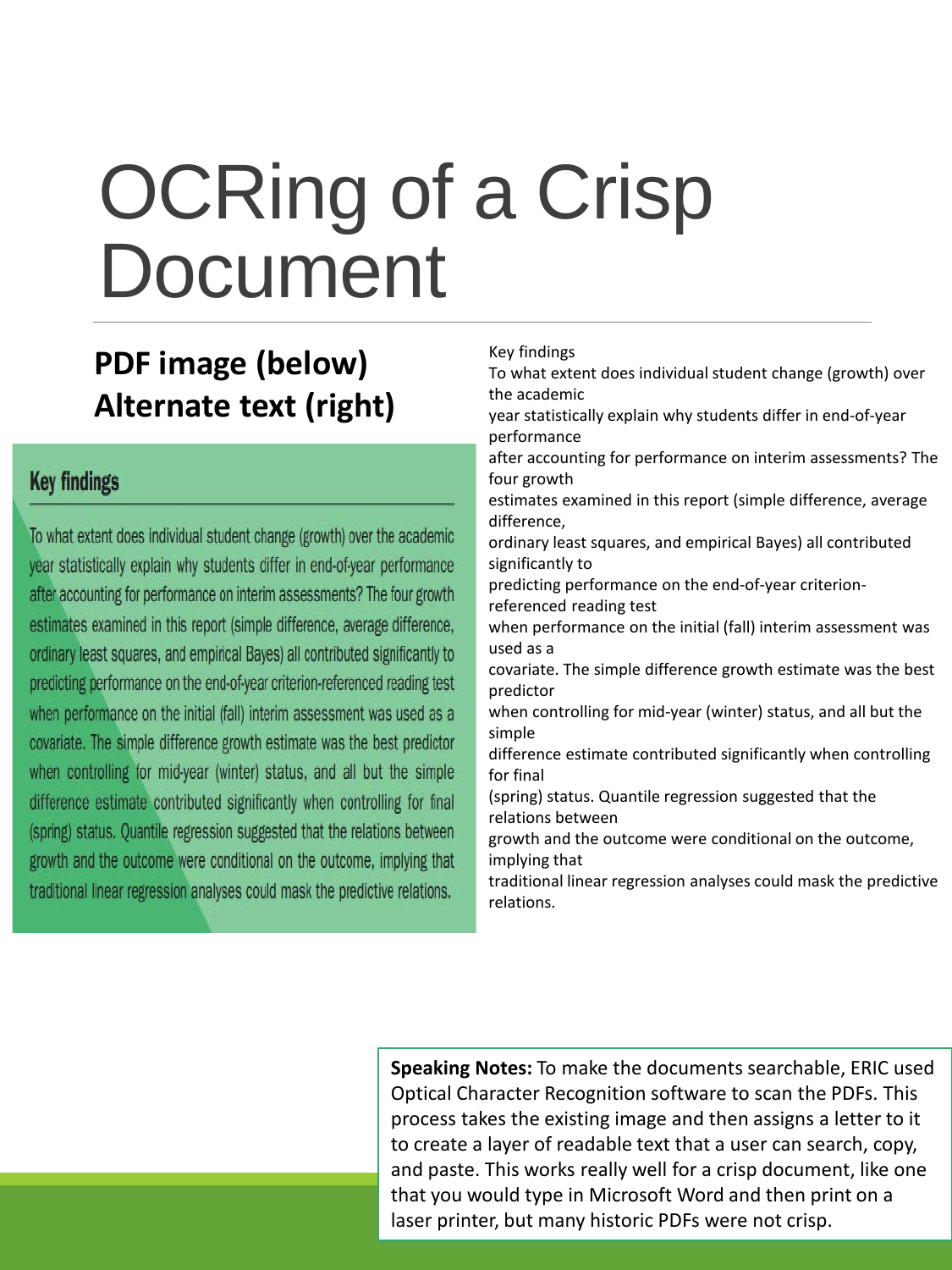### OCRing of a Non-Crisp Document

#### **PDF image (below) Alternate text (right)**

#### Didactic teacher-child interactions

In the sections I will be analyzing in the interactions in Tables 1 and 2 and comparing them. Before you read them I would like to give some background.

The teacher-child interaction in Table 1 is from a book by Blank, Berlin and Rose, entitled, The language of learning. In this book, the authors present a model of early language learning and techniques for structuring preschoolers' language. Blank has developed a language curriculum based on this model, which has been applied extensively throughout the country. The teacherchild interaction reprinted in Table 1, is presented by the

Didactic teacher-child interactions In the sections I will be analyzing in the interactions inTables 1 and 2 and comparing them.Before you read them I wouldlike to give some background.

The teacher-child interaction in Table 1 is from a book byBlank, Berlin and Rose, entitled, The language of learning.Inthis book, the authors present a model of early language learningand techniques for structuring preschoolers' language.Blank hasdevelopEd a language curriculum based on this model, which hasbeen applied extensively throughout the country.The teacher-child interaction reprinted in Table 1 is presented by theauthors as an example

problem. Ac the child th talk about e

**Speaking Notes:** Many historic documents were often typed on a typewriter, converted to microfiche, and then converted to PDF. As many long-time ERIC users have seen, many of these documents were pretty hard to read with a human eye. Machines could not do much better. As a result, words could be misspelled, broken down into two or three words, or have missing letters in the word.

One of the reasons that we wanted these documents to have a readable layer is that it would enable users to search the full text. That way users would be more likely to find the information that they are looking for, even when it isn't in the abstract of the document. However, before ERIC could make the full text of our documents searchable, we needed to make sure that the background text of the document was correct.

To be clear, it wasn't that we OCRed the documents wrong, it is just very difficult to make a readable PDF from a document that was written typewriter, converted to microfiche, and then converted to an imaged-based PDF. We were in the process of addressing the OCR quality issue and finding a good way to make the documents searchable before the concerns about PII came to light.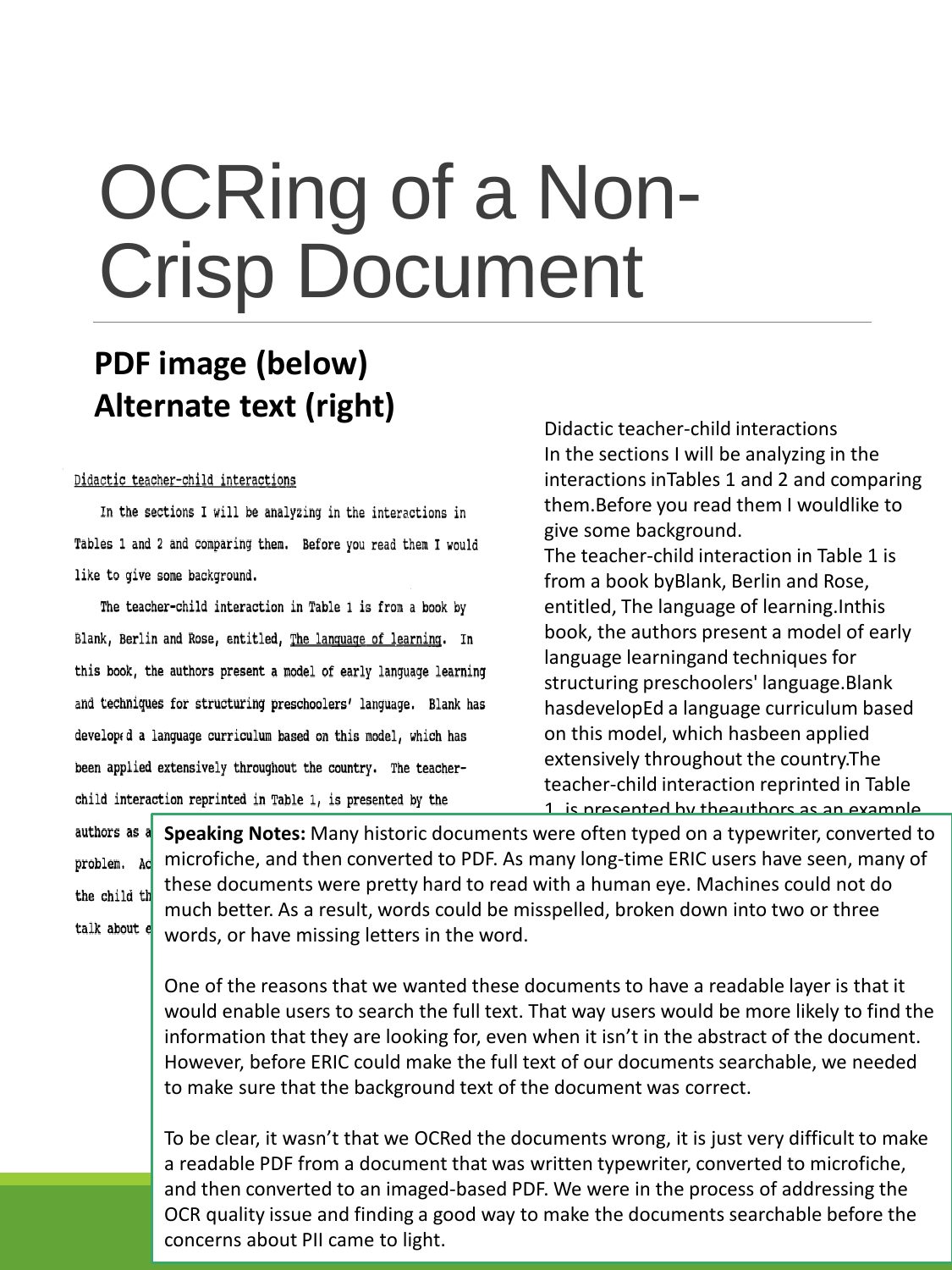### Why did ERIC take down the PDFs?

- In July 2012 ERIC allowed commercial search engines to search ERIC's full text.
	- ERIC did not have the ability to make its PDFs searchable in house
	- Most of ERIC's users come from a commercial search engine, so this would improve their ability to find information
	- This would greatly improve the usability of ERIC

**Speaking Notes:** Around the same time that ERIC was having these conversations internally, ERIC was approached by commercial search engines who wanted to crawl ERIC's full text collection. Because they have different OCR technology, it was possible (and highly likely) that they would be able to OCR our collection far more accurately than we had been able to. And they would do this at no cost to us or taxpayers.

Because the vast majority of our users come from commercial search engines, being able to the search the full text for specific words and phrases would be incredibly beneficial for users. We thought that this would be an easy win for users and made the decision to let the crawling begin. We were excited to message this as a huge benefit for ERIC users.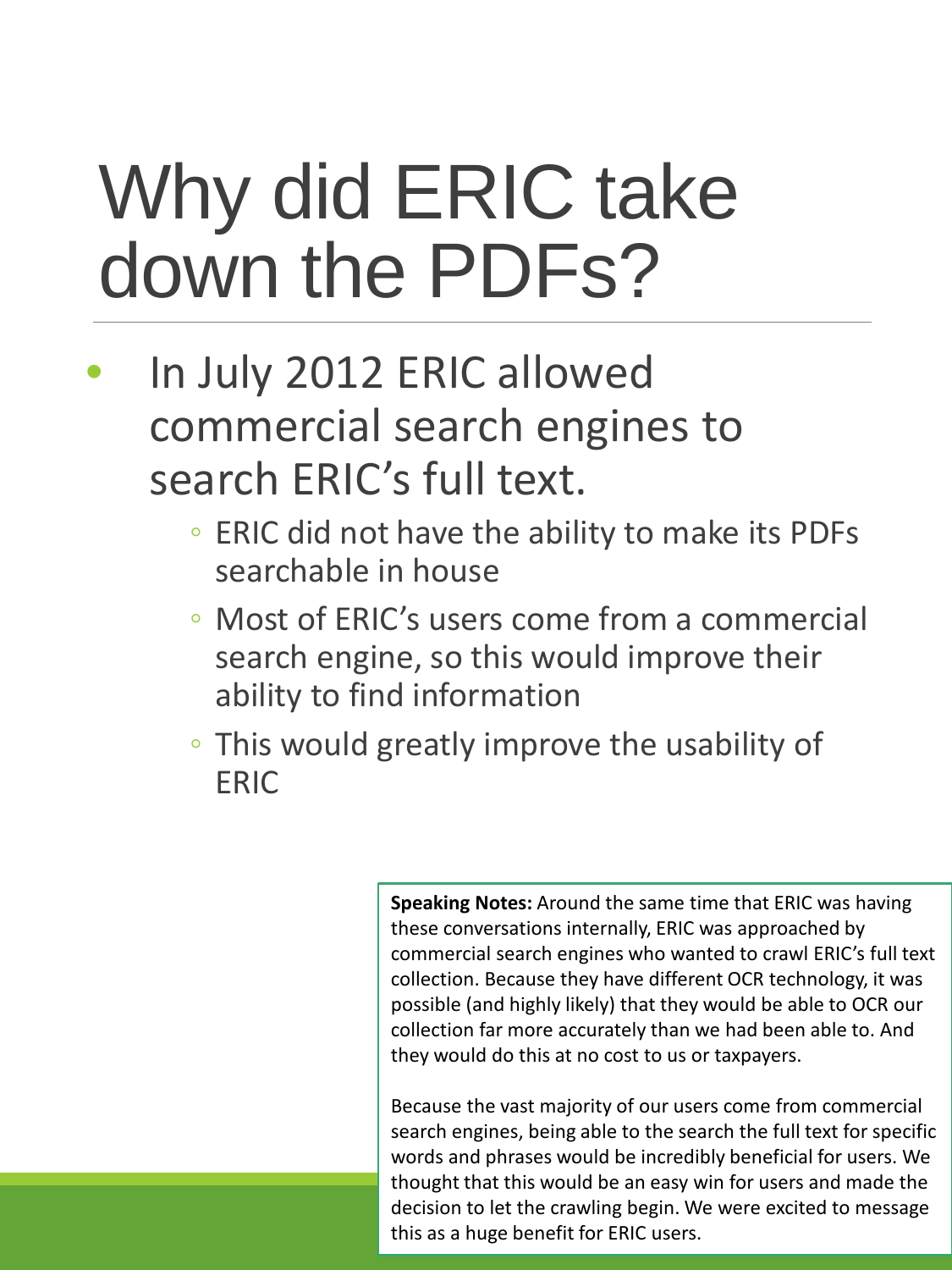### Why did ERIC take down the PDFs?

- ERIC is highly ranked in search results
- Once commercial search engines indexed ERIC's full text, people could Google themselves. If their names appeared in ERIC, it would be one of the first results shown

**Speaking Notes:** Within a week of that decision, through a routine search, a user found that his highly sensitive personally identifiable information was showing up when he searched his name in Google. This was a problem. We absolutely did not want to have this type of information online. We made the call that the documents must be taken down immediately. The risk to individuals was too great—if it was your information or your child's information, I am sure you would feel the same way. However, as users, we also understand the frustration of not having the documents online. It was far from ideal timing.

One question you may be wondering is why we did not reverse the permission we gave to commercial search engines– the reason was that once we realized we had the problem, we needed to solve it. We wanted to make sure that commercial search engines did not have access to this information either.

Once the documents were taken down—we had to figure out how to get them back online. Because this was not a planned shut down, we needed to start from scratch to figure out how to solve the problem.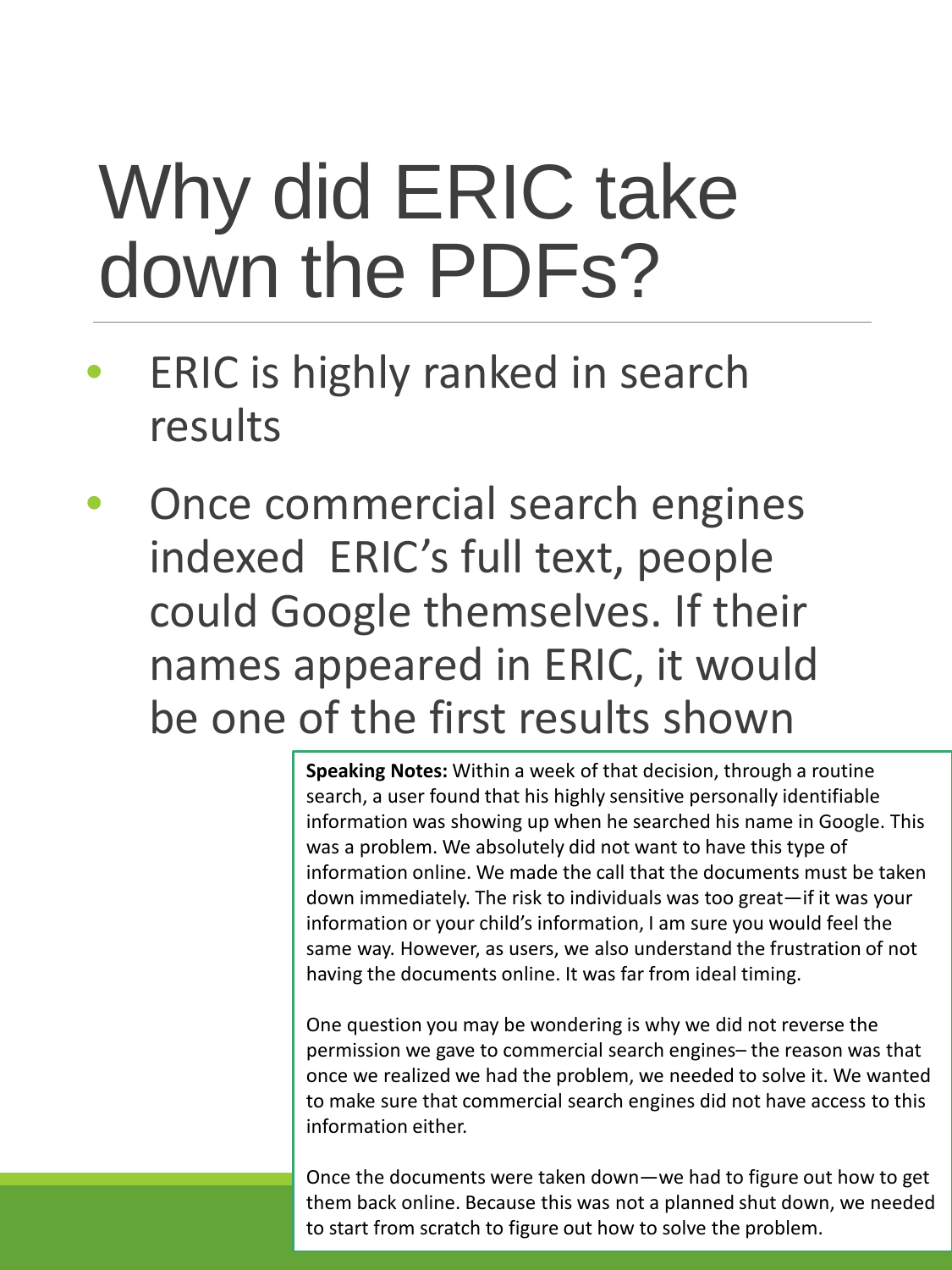#### Was there really a risk?

#### • Types of places PII was found:

- Graduate theses
- Grant reports
- Forms
- Resumes
- Some PII were examples:
	- John Doe, 123-45-6789
	- Mary Smith, 111-11-1111
- Many (600+) were real

**Speaking Notes:** This raises the question, why would someone's social security number or other highly sensitive PII be in ERIC? One common example would be a graduate thesis. Students are often required to put their student ID number on the cover sheet of their thesis, normally directly below their name. Prior to the year 2000, student ID numbers were often their social security numbers. This would mean when a person Googled themselves (or someone else), their social security number would pop up right next to their name.

Similarly, the same type of PII was often included on resumes and invoices, and could even be a grant number. People simply thought about privacy differently in the past. Because ERIC has records from over 50 years ago, we needed to make sure that we protected individual's privacy in a responsible way.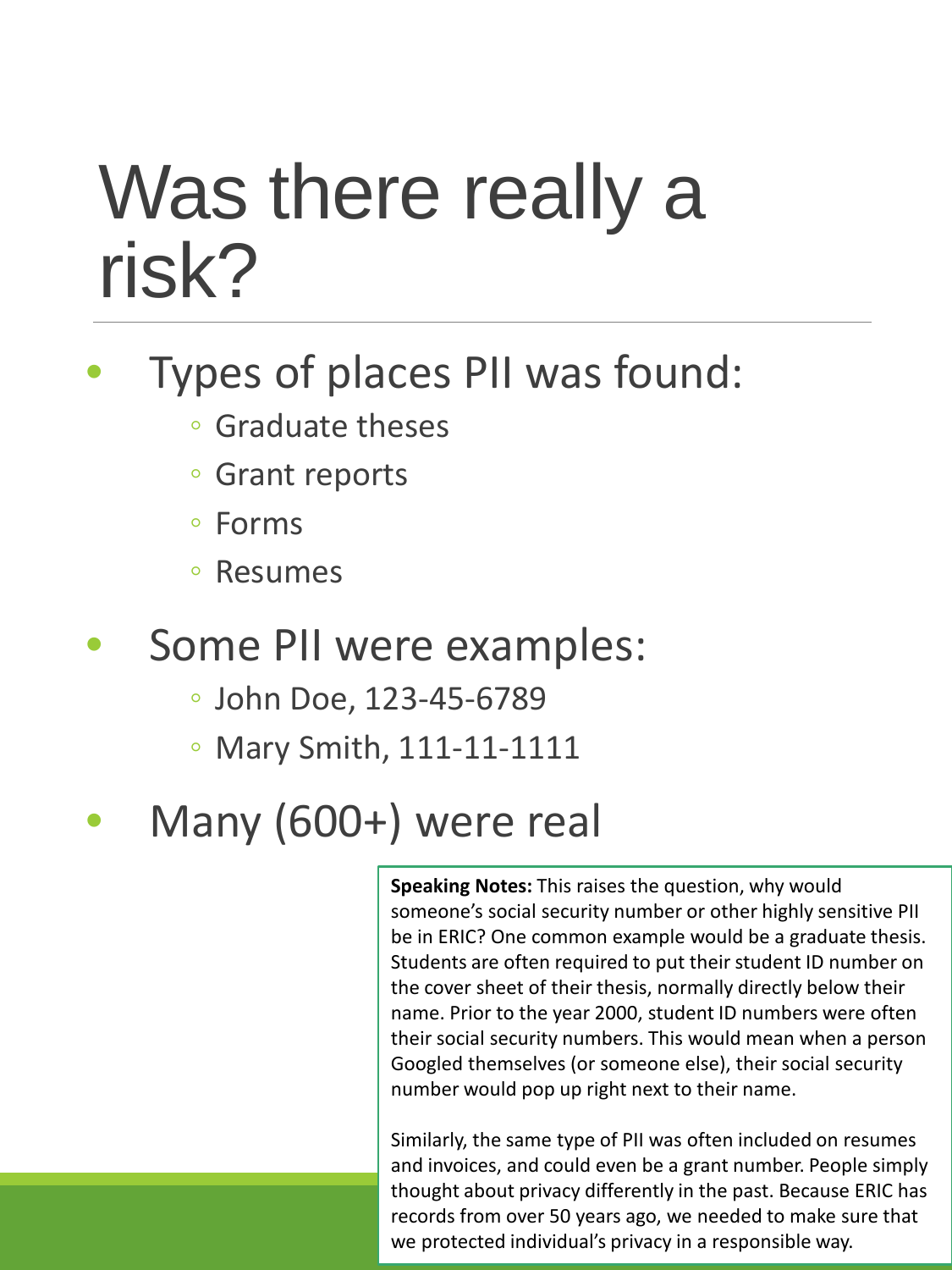# Approach

- Clear any document classes that we felt posed no risk
- Manually clear as many documents as possible
- Hire a contractor to search as many documents as possible

**Speaking Notes:** We took a three step approach: Clear any document classes that we felt posed no risk Manually clear as many documents as possible Hire a contractor to search as many documents as possible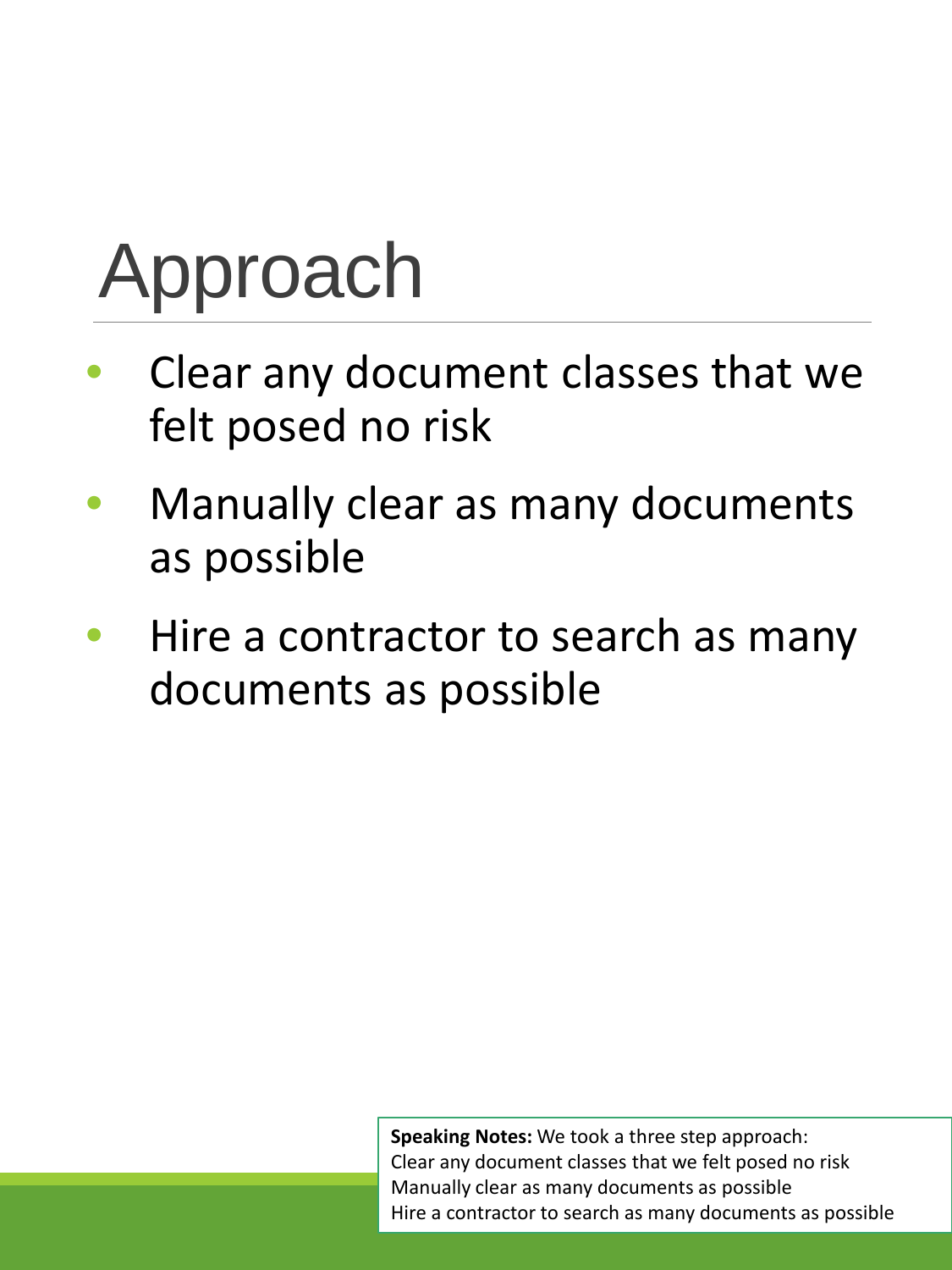### Clearing Document Classes

- All peer-reviewed articles (September 2012)
- ERIC and Peace Corps Documents (October 2012)
- Any article published after 2005 (March 2012)
- Documents that have been scanned for PII either manually or through an automated process (July 2014)

**Speaking Notes:** In terms of clearing document classes—we had no idea what types of documents would be "safe" and which posed risk. We needed to go through several documents to get a sense of which may be okay to clear without searching. The first class of documents that we were able to clear were peer reviewed articles—we determined that it was highly unlikely for this type of information to be in these types of articles and that if it occurred, the information would have likely been removed in the peer review process. We then were able to clear the Peace Corps language learning documents based on the subject matter.

Finally, we were able to clear documents released after 2005. By that point, SSNs were no longer used as student ID numbers and were not on resumes or grant reports. The risk for these documents was severely reduced.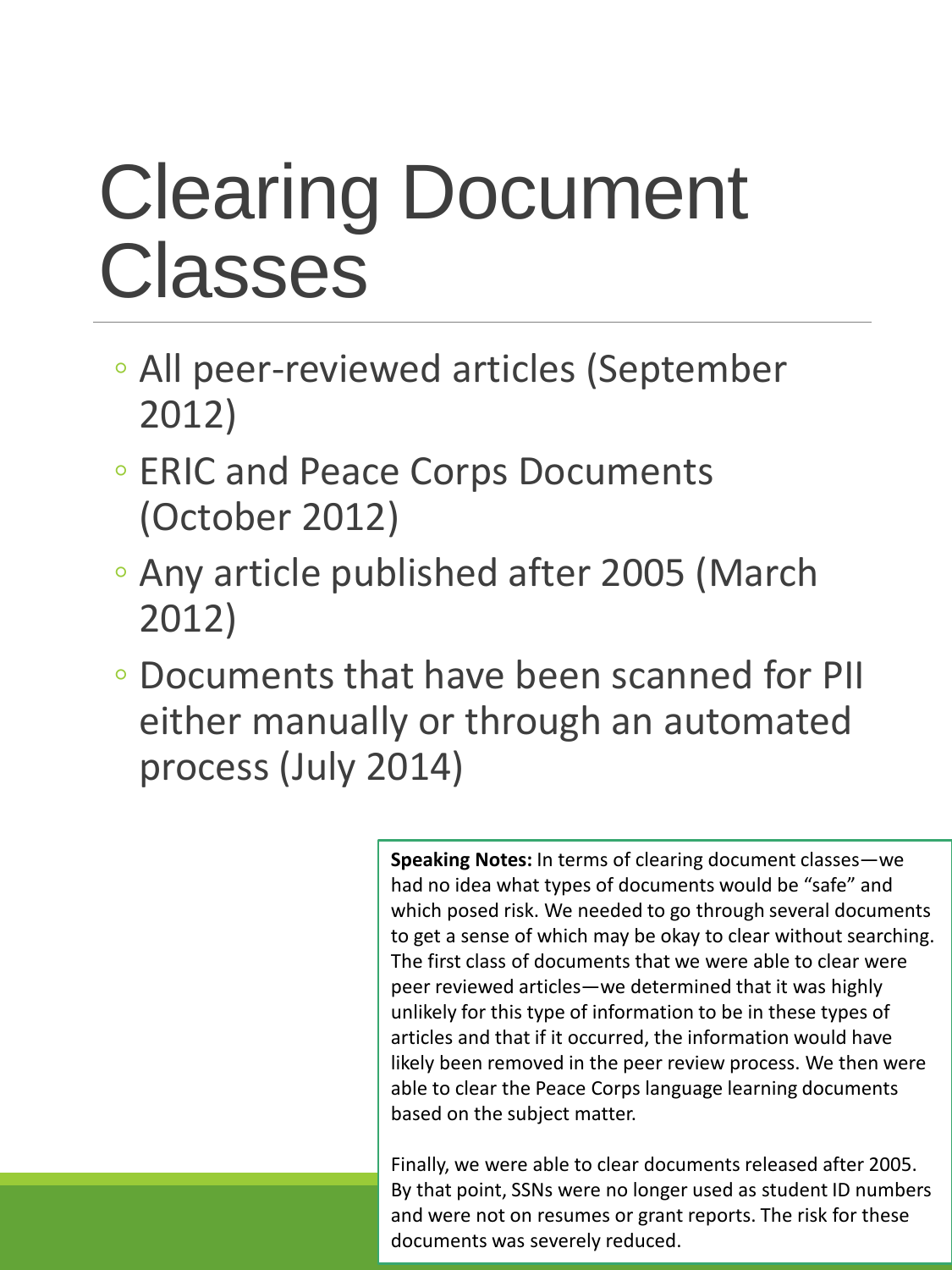### User Requests for **Documents**

- Over 10,000 emails in the first month
- Few popular requests– most documents were only requested by one or two people
- All requests were scanned in the order that they were received

**Speaking Notes:** During this period, we were working to clear as many documents as possible and we asked users to send us an email with the high priority documents that they wanted cleared. We got a huge response—over 10,000 emails in the first month alone. What was interesting about these requests is that they were mostly unique requests. We got very few documents requested by more than one individual.

We made the decision to scan and release documents in order of request. This had the advantage of giving an undergraduate the same priority as his congressman and making it entirely fair. However, this wasn't popular because users were not getting the documents that they wanted quick enough to be useful for their project.

The reason for the delay is that document had to be manually searched and cleared by a government employee (not a contractor) due to security concerns. The federal ERIC staff consisted of only me. That meant I had to answer user request emails, clear the documents, as well as finding a more sustainable process on top of my other duties. I was trying to clear documents as quickly as possible, but the job was overwhelming. We were able to get some help from the National Library of Education librarians, but our ultimate goal was to hire a contractor with the appropriate clearances to do the work. We knew that this would ultimately be the best solution to release the documents quickly.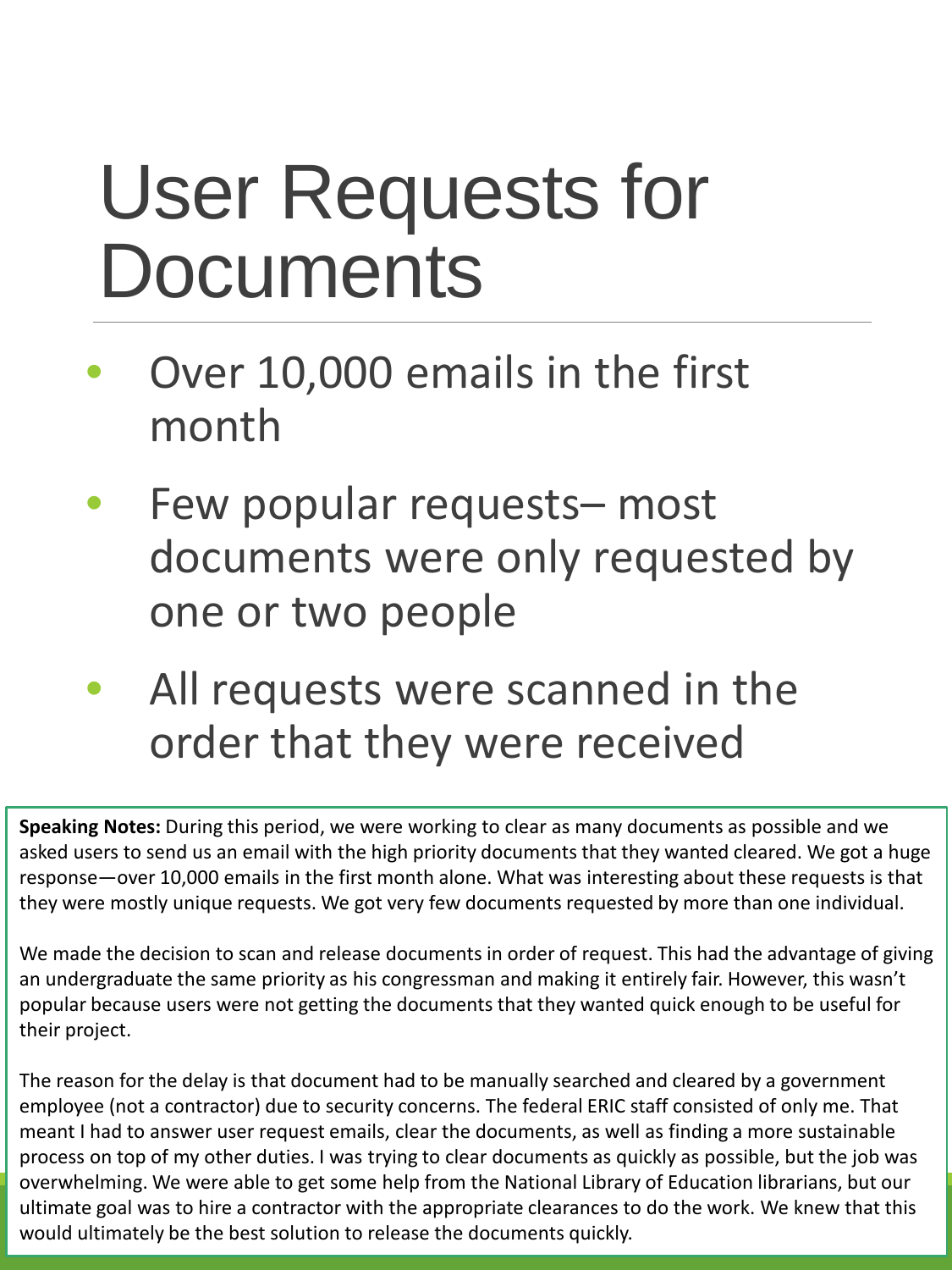# Federal Contracting

- It is government policy that unless the work is "inherently governmental", it should be contracted out.
- Federal contracts take 6-18 months to plan
- Funds expire on September 30<sup>th</sup>
- Contracts require the government to be very specific in what they want the contractor to do– which requires the government to know how to solve the problem

**Speaking Notes:** Hiring a contractor is typical for government work—almost all federal programs are contracted out (including ERIC). However, from a timing perspective, this was the worst possible time for this to occur. The end of the federal fiscal year is September 30<sup>th</sup>. This means that by August most of the government's budget has already been planned for. There was not money set aside for this project and we would not get additional funds until October.

The second wrinkle was timing—it normally takes 3-6 months to get a federal contract signed and you have to plan for new contracts at least a year in advance. We had less than 60 days until the end of the fiscal year. If we took the normal approach for hiring a firm to do this work, we would not have a firm hired until March or April of 2013. That was simply too late for our users—we wanted to get these online as soon as possible.

Finally, we had the challenge of figuring how to write up the scope of work and what we wanted the contractors to do. We knew that the OCRing of these documents wasn't perfect, so just writing a computer code to scan the documents would not work. We had to make sure that the OCRing was good enough that if we searched for PII within a document, and there was PII in the document, we would be able to find it.

However, we were not experts in doing this type of work and government contracting requires the government to put lots of information about exactly what we want in contracts. This ensures that we get the best value for the government– the best work for the lowest price. It also requires that we know what type of solution that we want from a contractor, which is something that takes time to consider.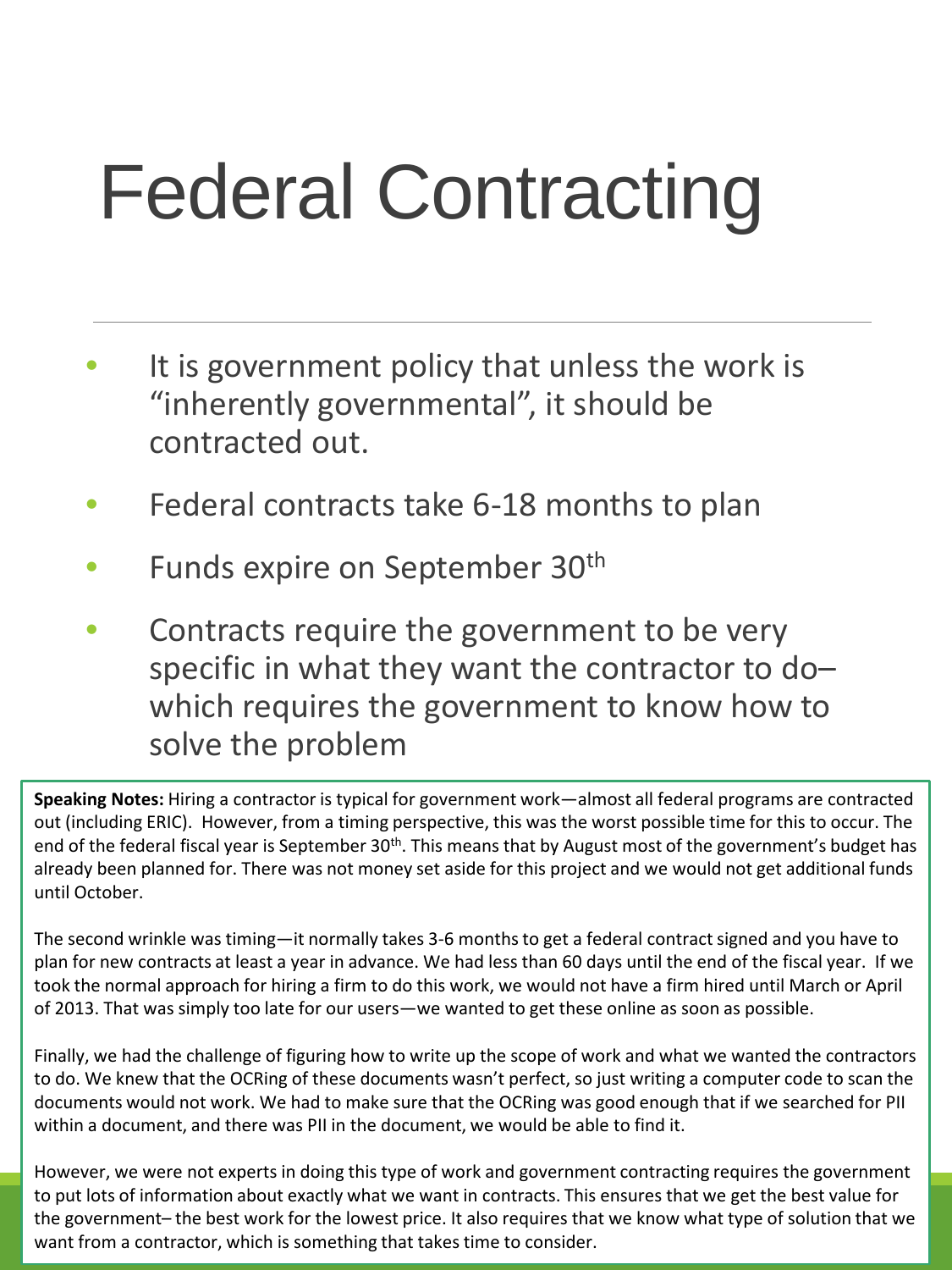# Original solution

- Short term from October 2012-June 2012
- Scan 1000 documents a week for the quality of the OCR and for PII
- To continue with this approach, it would take over 7 years to clear all of the documents
- Revised plan: 70% lower cost and documents released in 2 years, but had a 5 month hiatus of releasing new documents

**Speaking Notes:** We were able to work around the clock and come up a creative solution for a short term contract to do this work. For anyone who has worked in contracting before, getting a federal contract in less than 2 months from inception to award is almost impossible. We pulled every solution at our disposal to get the documents back online.

We were underway by November of that year. We were able to scan about 1,000 documents a week. It is important to note that this was not clearing 1,000 documents a week—at least 10% of our documents did not have good enough OCRing to be able to check them. It also did not include the documents that had PII in them.

Scanning 1,000 documents a week was a lot of documents, but we had so many more requested. At the pace we were going, it would have taken about 6 years to get them cleared. We realized that 6 years was not going to be a sustainable plan and regrouped to find a way to get them cleared within 2 years of the original incident. This took additional resources and a hiatus of time to get a contract in place, but overall it allowed us to get the documents back online far quicker than before.

One question that was asked in advance of the webinar was about why we didn't notify people that we had fulfilled their request. There were two reasons for this– first, there was an element of risk. If you requested 3 documents at the same time, and 2 were put back online, that would tell you that the third might have PII in it. It could also mean that it was unreadable or locked, so that wasn't a huge risk.

The bigger concern was the cost associated with doing this. To notify individuals would mean that we would have to pay someone to contact every person who requested a document when that document was released. We would have also had to set up a system where we kept people's names and email addresses, which requires approval that takes several months. Consequentially, we would have to significantly slow the PDF scanning and release process. We did not feel like that was a prudent release of resources.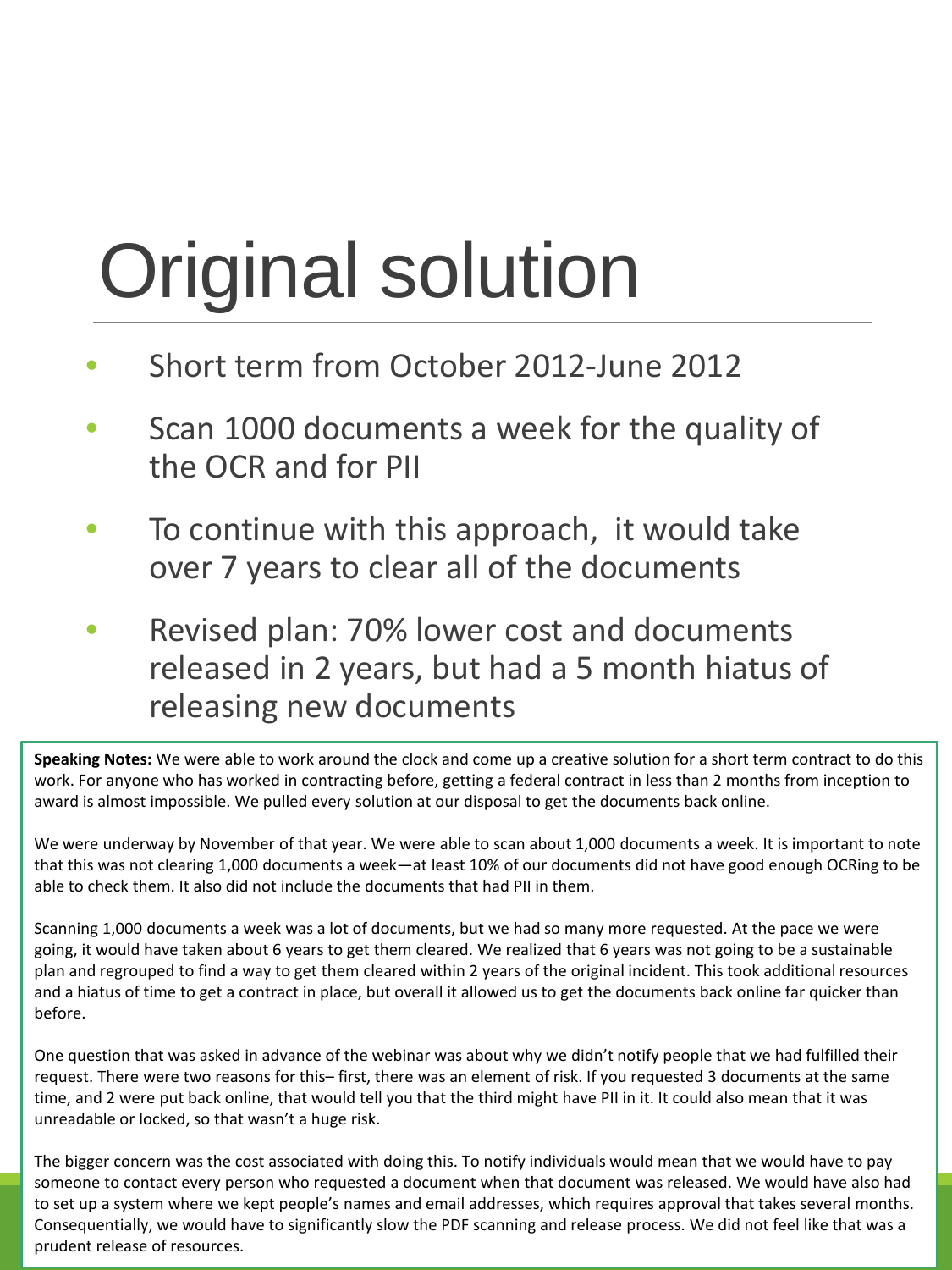**Speaking Notes:** I want to stop for questions at this point. Are there any questions about what I have just talked about in terms of the policy setting/decision making aspect before I go into detail about how we cleared the documents? (None were asked)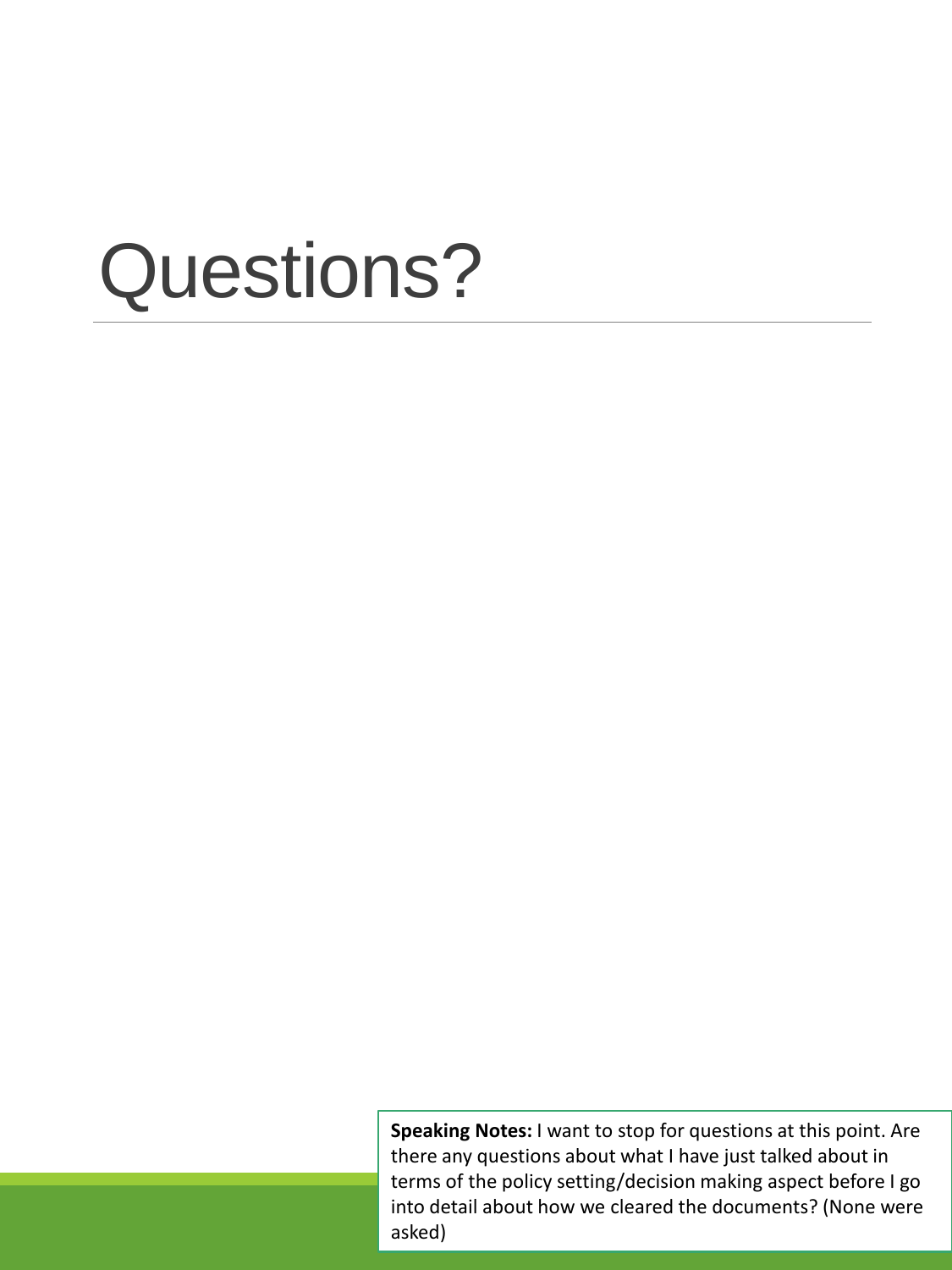#### Creating a Readable Layer

#### **PDF image (below) Alternate text (right)**

#### Didactic teacher-child interactions

In the sections I will be analyzing in the interactions in Tables 1 and 2 and comparing them. Before you read them I would like to give some background.

The teacher-child interaction in Table 1 is from a book by Blank, Berlin and Rose, entitled, The language of learning. In this book, the authors present a model of early language learning and techniques for structuring preschoolers' language. Blank has developed a language curriculum based on this model, which has been applied extensively throughout the country. The teacherchild interaction reprinted in Table 1, is presented by the authors as an example of a teacher effectively simplifying a problem. According to the model, she simplifies the task, leads the child through each step of it, and encourages the child to

Didactic teacher-child interactions In the sections I will be analyzing in the interactions inTables 1 and 2 and comparing them.Before you read them I wouldlike to give some background. The teacher-child interaction in Table 1 is from a book byBlank, Berlin and Rose, entitled, The language of learning.Inthis book, the authors present a model of early language learningand techniques for structuring preschoolers' language.Blank hasdevelopEd a language curriculum based on this model, which hasbeen applied extensively throughout the country.The teacher-child interaction reprinted in Table 1, is presented by theauthors as an example of a teacher effectively simplifying aproblem.According to the model, she simplifies the task, leadsthe child through each step of it, and encourages the child totalk about each step.

talk about each step.

**Speaking Notes:** So now I am going to switch gears and talk about how we went about clearing the process. This is really technical, but also really interesting to a non-technical audience. The first thing I am going to cover is how we determined whether or not a document was readable.

When you take a PDF and OCR it, the technology tries to figure out what word should be associated with the image. We call the underlying text the readable layer. If you open a PDF and copy a sentence or two and paste it into another document, you are copying from the readable layer. So if you have the word "information", the goal is for the OCRing to have the readable layer read "information". This raises the question--how do you check if this is accurate? Especially considering that ERIC's full text collection is vast (estimated to be over 6 miles high if it was a printed stack)?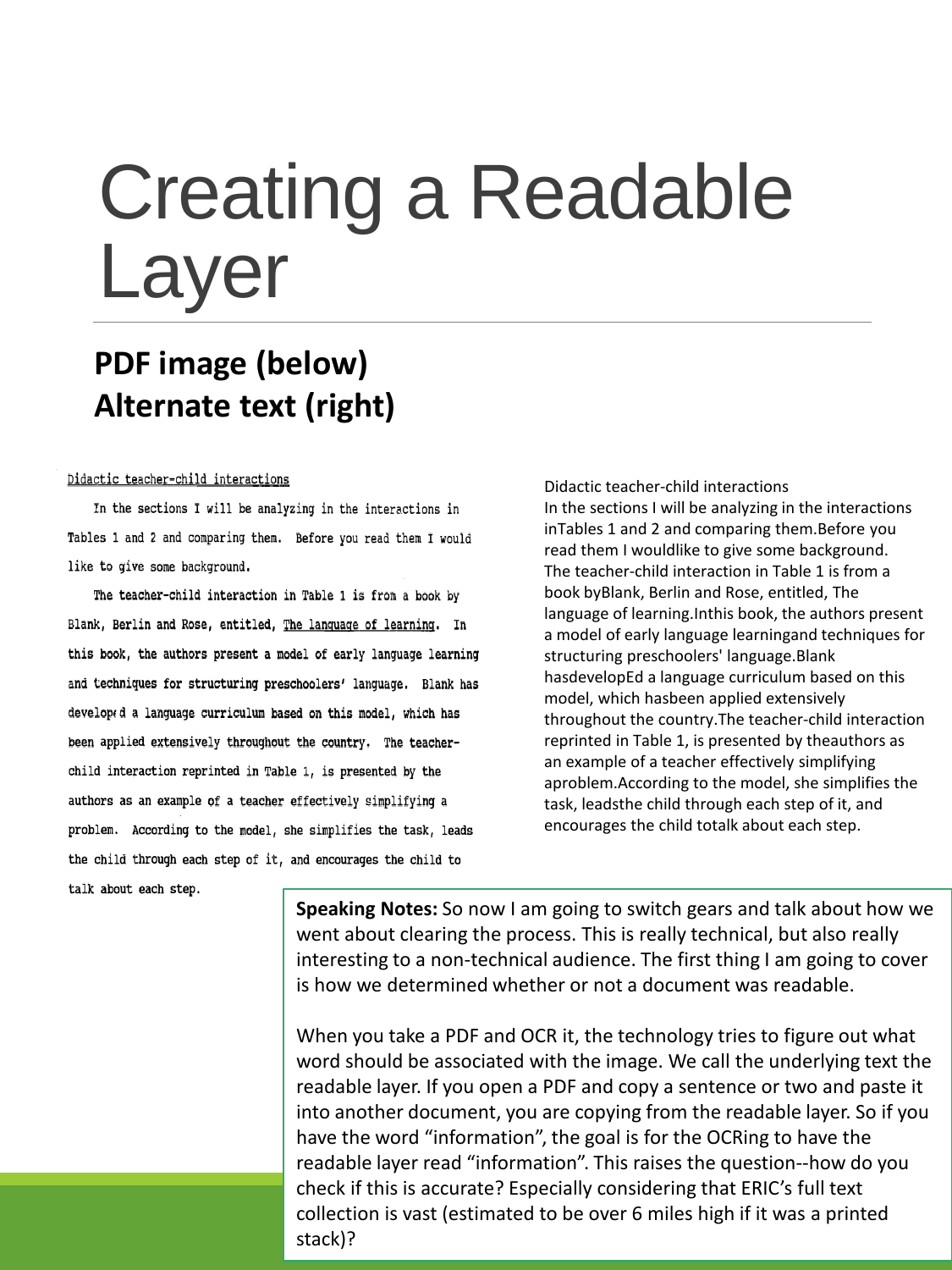### Quality Control for the Readable Layer

- Were 85% of the words spelled correctly?
- "Information" vs. "in form at ion"

**Speaking Notes:** As far as a timeline, I wish I had an exact timeline, but we are still working through the options and trying to prioritize resources. We want the documents all online as quickly as possible, but we also have other exciting things that we want to work on and we want to find the right resource balance so that we deliver the most benefit to users.

Because we pay by the page to get these restored, we are trying to balance our priorities. Is it better to prioritize shorter documents to get a more documents back online? Should we prioritize older and rarer documents that are harder to find? If you have ideas about which documents we should prioritize to restore or a fair way to do this, please let us know. We are open to your ideas!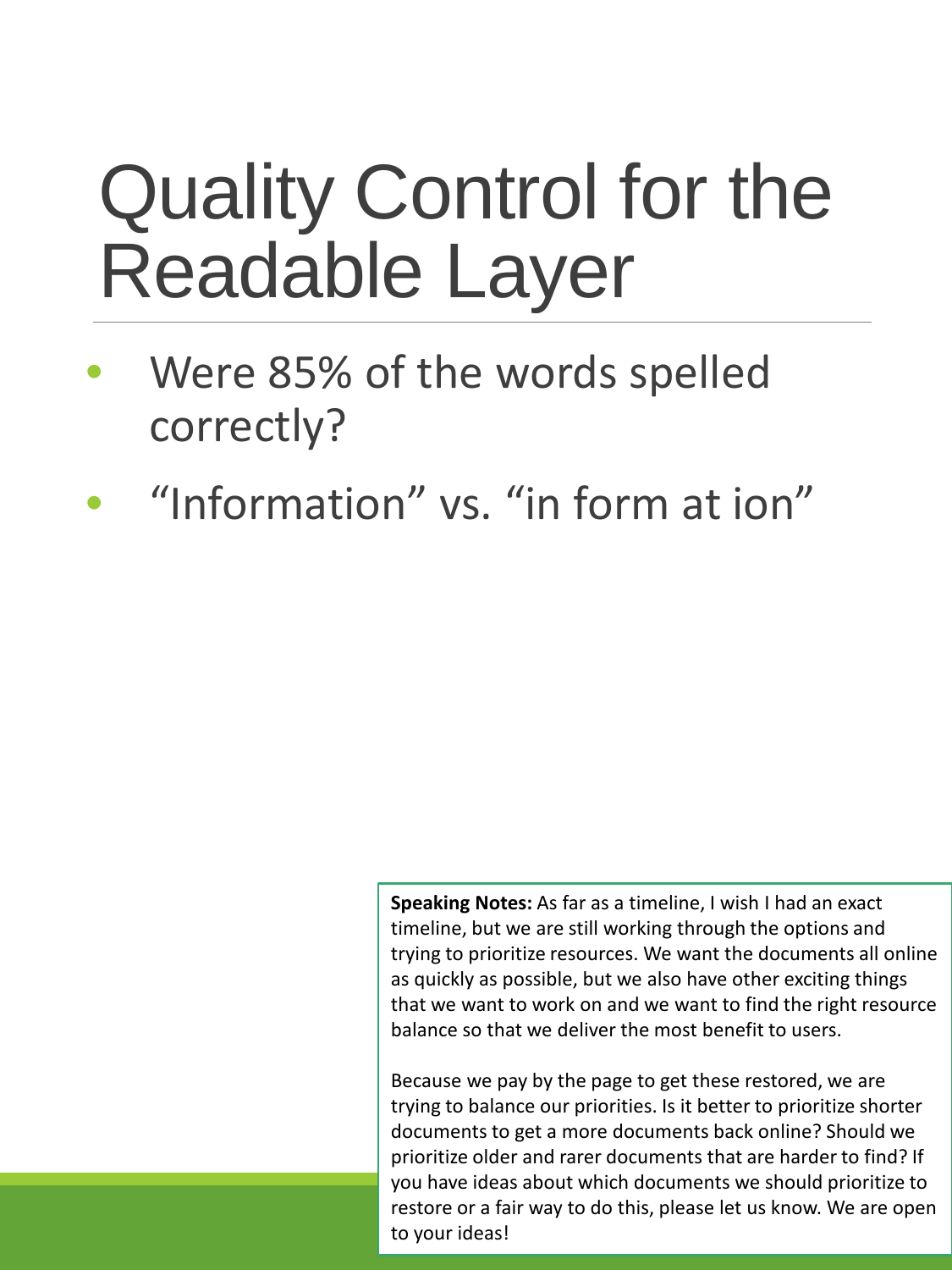### Quality of the Readable Layer

**Readability Distribution of Released PDF Files** 



**Speaking Notes:** While the 85% number was initially determined in a non-scientific way, the number ultimately appeared to be quite a good threshold for quality. That was the tipping point for where a document was fairly good to where there were major problems in readability. This also allowed us to release as many documents as possible, while minimizing risk to users.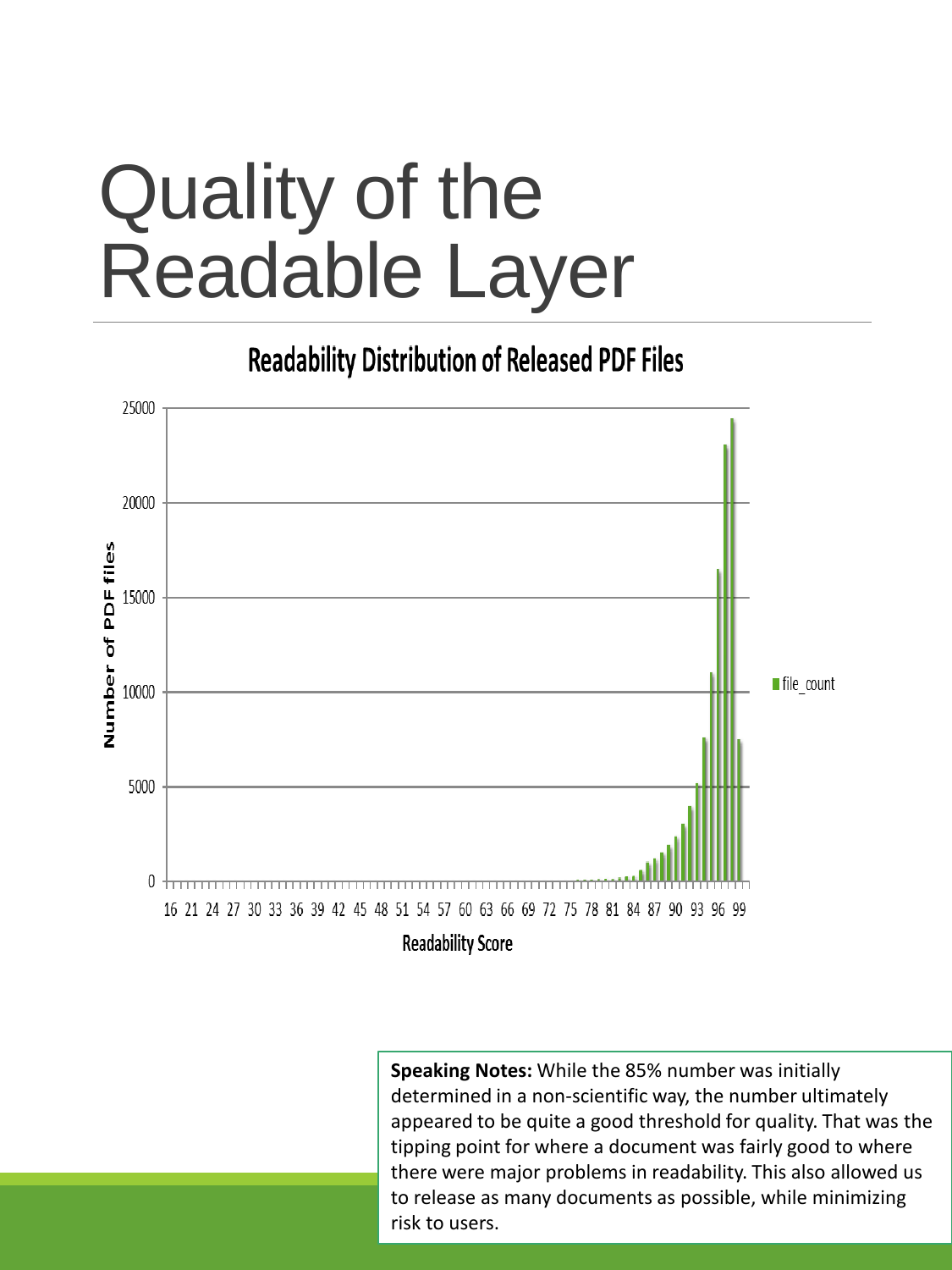#### Problems with using spelling…

#### Firewide<br>with the same internet particle to the statue of<br>with a word of which at the Spireware as a third care of<br>distribution and spirewide operation may be corrected that<br>with a with the second correct was a distributio

 $\sim$  100 mind in the control of the<br>boardeline international organizations in the Galver derivation of the Calver derivation<br>of the Galver derivation of the control of the control minimization of<br>the control of the contro

i digitar in "mili entrancia", for the local composed of the Resolution (f. 2001)<br>"milion in "milion", for the local composed composition (f. 2001)<br>"milion in the local composition (f. 2002) (f. 2013)<br>"milion in the strain

n (1971)<br>1982 - Andrew Marie Marie (1982)<br>1983 - Andrew Marie Marie (1982)<br>1984 - Allens Corporation (1982)<br>1984 - Andrew Marie Marie (1982)<br>1986 - Andrew Marie Marie (1983)<br>1983 - Andrew Marie Marie (1983)<br>1988 - Andrew M n Italia<br>Matematika

The word immediate the masserial will have a funditor nets,  $\alpha$  is presented with the state of the mass of the state of the state of the state of the state of the state of the state of the state of the state of the state

 $\mathcal{L}_{\text{c}}$  , and the state of the state of the state of the state of the state of the state of the state of the state of the state of the state of the state of the state of the state of the state of the state of the st

:0);3(1)roI).I..t./t.33(3)'31,);f,,350CO.1(I.,DY.rI'ct1.0ct:  $\frac{1}{2}$  (/,'3P..I:''.in4'( tcI:0)(1t;1IDt(yIDI)Sp1:C/1'1ct.A10ct.\_):  $5, t$ )1'1-'1, $t$ (1) $I'$ ..).',) $f'$ ) $ct$ , (,'. $S$ .:3'1I11 -), $3,$ :33)':1(1):3' $5(1, 11)$ (341,):3'./.,I}:,'U)ct,Lr.1. 4ccr4:CucIa,t -ctc t()ID( t,)to'(I.,<br>3:ct(0:5ID,L,ctr'(01:to1ct1r -'Li:..:'3Co0IDr\)ct'3ttr-:: 1(31511111.:1cr1.,ctr-I1III( ts.,a.,1())c':1:3: II) 31.I30il)1:1, ) 4ct ,t'330t'l( ),f'(ct'CI:1:,::11ll5ct(//)I(r)rvi0 :3ct t0r)ct:3:0 (IIIt...:(y (0(15IIIIct I:).(I)/-60'IIDin:1-:3':3'r -I..:'xi 3- (I) (I).".10'(t)c2,0 ctWIt)1ct'7!I-,'I(I)1((I).3(ftctct( 50( t01( 0-r 1.75'r( 5' ( 5V)3.n(3'' '- - 'cr(I)ItS1.)r: 1')(',DIDIDct(50 in'0ct :I: a)()(1) tllID:3:3':3:I'()th n' 1:(")r1: I5r,t 5 ..15s5,t0: 3c t 0 : 3 a t(5 (<50 011, (U(L, ( t..-- /... (15:3't, cr-to. 3033'(;)II)C:IL:3ctCDry (3'ct ctct33'0).)(tt, , )(0( 1 '1))(t;<br>3033'(;)II)C:IL:3ctCDry (3'ct ctct33'0).)(tt, , )(0( 1 '1))(t;<br>3(0(I)U)ctr'1(',,In':3' in(I)Y.:3.33'.):I-:,',-;0.1rr (),1)11.,<br>(''33',..c)ID(1)(I),t);1 to1':1 cI, lt0.3IS( tin:3(t.3 C --- :S(110.(3(3:I: c-i,1)01(1)0)(3ct( t0, -< (1)"Ir0 (II(n3,:---,4,:Iil)I''10 (-r)c,':3:3N013' (,I\_t-''34) -ct:<br>3,-(fl)( y4 30 (I)"'i-''' )'cI D: 1'9( 3,..3:3(3):3C):I3,.Ile,  $3)$ ,/-',./;,'0r'kl,(3)1--'Vi (-)3))'<:inl.In:1: ct3)(1I)IDU).1)3.)0 riterII-' c t3(/3: )(1''3(3'(1)03(1,rI)(3cc r3;(nttl'':3:03(3,0.<br>(3C)ct'.1.' - .3'clH3:1:(3(;). 3tit(1.tx1-0 (1)c tc\_,C)c.:-:(,,,,.:. i. 3.'A(1)(f)to,I,,I,t -r3::13'I;< 0 (Ir  $0(3:1-.03:4(.:(13f)))(r)$ IIfl, 1. -.... <: I::333(I) --"):: (1)0 :13':3' ID03C01ti--g:3ti)0-(3:13)''ct-- -I,3:co331.)3.). ct C --:3:1'533 -to 1-,cr, (3, I^'./. 0i' ct,:.It-13,::' ct ": 31),,3.3:30'IIr -.5(3in:5----3 t' '3in:Y.,-.  $(33...CD1.31D13II1'...5C., (n(i)(I., I Y (3k D1-)It/t 1))$ 1.3tjct11ix, Iii in(rt) In(1.(I):1, 0r1ct 0 (3.:50100.5t-:3- $(I)-3.+t-1i$ , cI3;.3..r,  $(D(3:3' IDII/31-,I)I':Ict1c( CD(I),--- (1) 0)$  $(1, (D113 C0.1:1:_-1:1: .3Ifi)$  ( "3 03::1" tor)Ir "( 3c tf1( 3)5 41cr0, (1, IICtil 0ct (Dt,-.(1)(3()0fl):3():1r-I!r:..'...(D33(1)(I)()''-- ';<br>3r'rt:3''5: 30),15'3(5 I33:1-:3:...1tt:) -'1(005" f:Ili tI)0305r,'3c1('r-(7)(r)CO1CO(,:3(r)(Dil)(t)03')(t3.3,3''3I'(/)I DI'4I 0 0''  $-(\ldots, 100)$  3(0ct(1,):I: t':1'311)0)  $(3'$ oninincnli,,-3-);StID,I)ct(JCD3,3(I)IIct:i0)0 rr 01):-1()1:3-5cr0) (/)-t,:3'(DlI/(3'I(l/IDAli3)-(1).1ctct33.:3::I:\_l0)11)( 30r )''.  $3'$ <sup>1</sup>'.tI)0.:It(1t -'- -::I :Y'11Ui.13':1,U1:11'1,33(I)ct't)  $3: t''1 \setminus 3:3:103(1., '5,1(1(1rrr;I,--(1,(.330.c$ t'(1cr(3'0crI3:3.-:IDl'i11.):11-1. -:1int(,"5(1)1-3(3'(t)3ctt  $Jr(1, 15'$ '3ro(r)ct(I)ctin(0'35ft,(-)(1,(1)CD(-)(3(0(t)3'r3)1-:1(t: 1:3(1):.<: Y1 3' (n( II., I)4 f..33)., 'in:1(3:3.c I:3, rtt0.:ti:

**Speaking Notes:** However, when writing the code for the software, we told the software to ignore mathematical equations. This is because they are in Greek and we only did the readability work on English language documents. We realized that some of the documents that had high readability scores had a readable layer that looked like a mathematical equation to our software, so it was ignored, when really it was just a very weak copy of text. We needed to find a way to weed out these documents.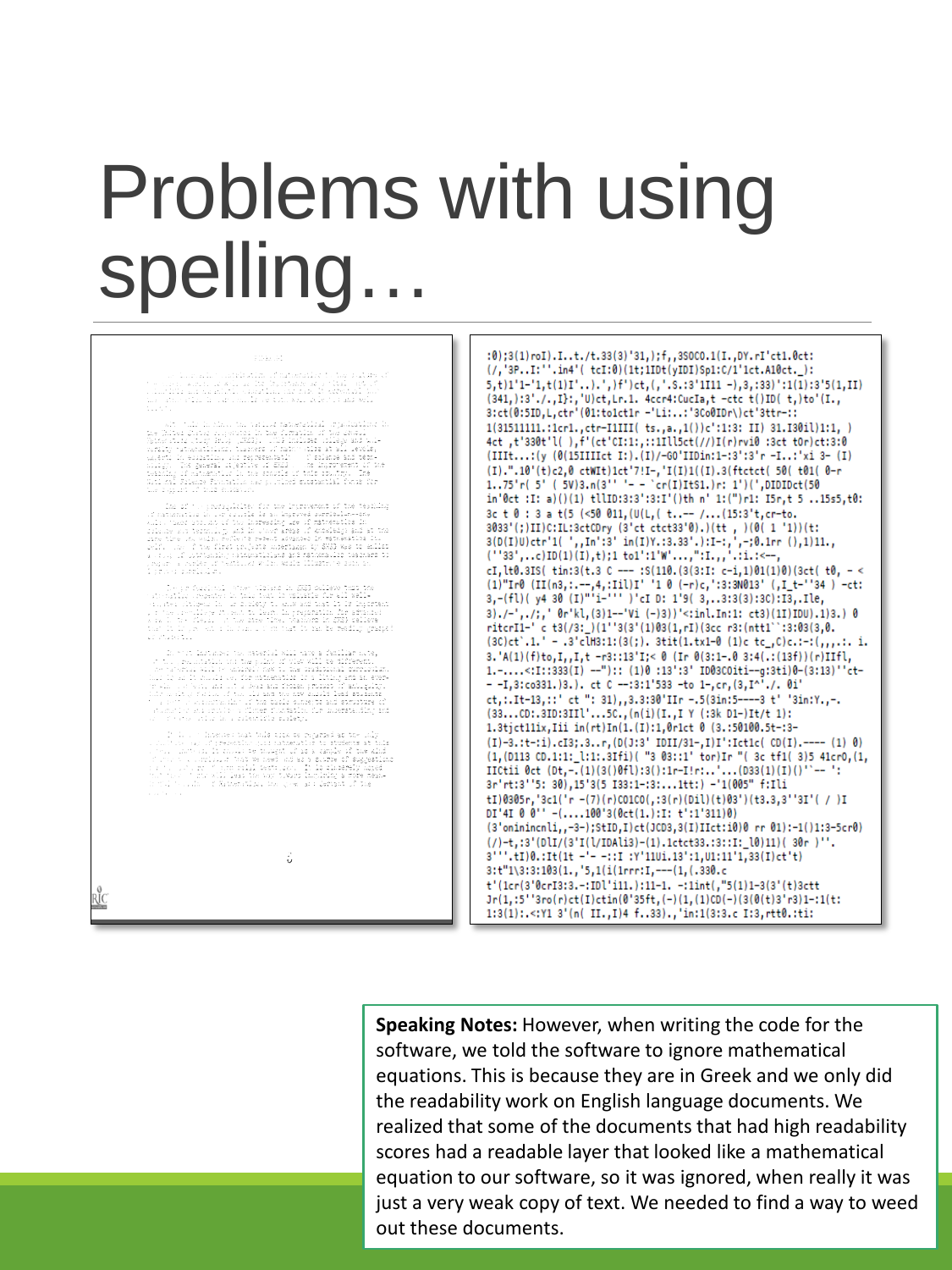### Distribution of Letters Approach



**Speaking Notes:** The way that we approached solving this problem was checking the distribution of letters in the document, compared to the distribution of letters in the English language. The thought was, in English there is a pretty known distribution of which letters are most common. Es, Ts, and As are all common, while Xs, Qs, and Zs are not common. While it would be possible for a paper to have a disproportionally high proportion of these letters, in general, over the course of a several page paper, the letters will generally fall into this pattern.

What we did was compared the distribution of letters in the document to the known distribution of letters in the English language. If the deviation from the expected value was too great and the document was in English, we then declared it as "not readable". This meant that it needed to be rescanned and re-OCRed prior to being released on the ERIC website.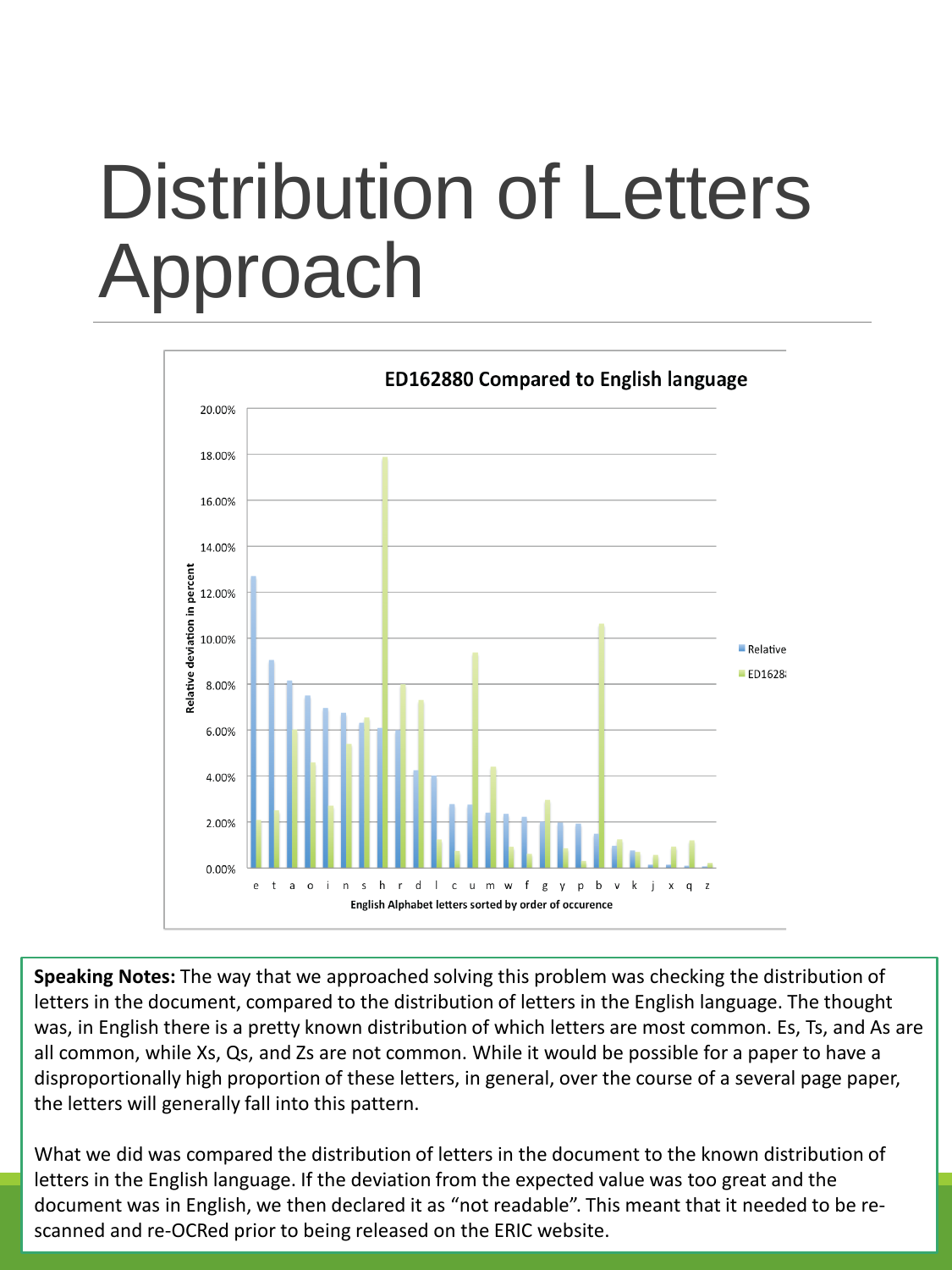#### Foreign language documents?

Այս՝ Միացյալ Նահանգներում Վերաբնակվելու Մի Ձեռնարկ գիրքը, Կիրառական Լեզվաբանական Կենտրոնի ինքնաշխատությունների չորս տարբերակներից մէկն է, որը լ ոյս է տեսել 1982 թվականին, Միացյալ Նահանգների Արտաքին Գործոց Նախարարության (U.S. Department of State ) հովանաւորութեամբ: Այս գիրքը փաստորեն հետևյալ գործակալությունների միացյալ ջանքերի արդ յունքն է. Կիրառական Լեզվաբանական Կենտրոնի, Միացյալ Նահանգների Վերաբնակների Ծրագրերի Բյուրոյի եւ Ներգաղթողների Միջկառավարական Կոմիտեյի։

Չնայած այս ձեռնարկի բով անդակությունը կազմվ ել է Միացյալ Նահանգների Արտաքին Գործոց Նախարարության Վերաբնակվողների Ծրագրերի Բյուրոյի համաձայնությամբ, այն անպայմանորեն չի արտացոլում այդ գործակալության քաղաքականությունը և դուք անպայմանորէն որևէ հատուցում չպետք է սպասեք ֆեդերալ կառավարության կողմից։

Նախարարությունը լիիրավ, բացարձակ և անվերադարձ իրավունք է վ երապահում՝ տվ յալ ձեռնարկը արտադրելու, վերահրատարակելու և կամ որևէ ձևով օգտագործելու, ինչպես նաև իրավունք տալու ուրիշներին՝ կառավարական նպատակներով օգտագործել ու համար։

Uju' 111flugjug. tulhullAtIttpnur 14..13pulpLullp4.bLnt. 14 2.12n1uip1.1 conn, Litiptunuilluiti Lbqttuipuilluiliuiti libtimpnlIti fil.i.ALuleuumm..rajnx.1.11.ibpt, Inpu vtuipptipuilbptis uttill 1/4, npu Lruu t vtbutiL 1982 TattuilluitibiL, IlhuigjuiL 1..iulhui1.tqlbpti Upvtug ; OIL cl.riptrng Luituumuipm\_rajuiti (U.S. Department of State ) hnttuillultripngalauarp: Uju q.tip,p,n Ittuiumnpb11 hbvtli.juiL cppb.uilluil.m rajnt.I.A.Ltipti tftiuigjug 2uitgabriti uipri.jm114211 t.- tibpuinuilluiti Lbckttuipuititul4w1.1 LibLinprititi, litiulgjug. Luihulticillbpti 1-1.hpuipluilititipti tipuici.pbriti Pinx..pniti bL lApciumiamn.Lbpti UM214ulnulltuipulliuill 1-trurbinhib: 9Luijuth- tuju abnLuipliti pnttuil.m.ullint.rajrni.Ln 1111104.b1 t

Upvtugatill 9-notrng Luituuipumnga.juill 11..bpuipluilptnrillbp1-1 ripuicpbpb Fim pniti hunfulauljtingajunip, uljti uilluiuljtfuitophii III uipinuignuiLli

lltiulgjulL tulhuitiq.Lbpti

**Speaking Notes:** While ERIC only collects documents in English today, some of our legacy documents are in foreign languages. If the document is written in a language that uses the Latin alphabet, this isn't a problem. The OCR technology will work correctly on documents in Spanish, French, and similar languages. But when the document is written on a language that isn't based on the Latin alphabet, such as Greek or Arabic, the OCR technology matches the Latin letter closest to what it sees, and it ends up with a readable layer that is not accurate.

If a document was written in a language other than English that used the Latin alphabet, we used a foreign language dictionary to do the spell check approach. This enabled us to make sure that the OCRing was correct.

This left us with the question, what do we do with documents not in the Latin alphabet? We need them to be OCRed to be put online due to federal IT regulations and doing OCRing on non-Latin letters is very expensive. For now, we are not going to be re-releasing these documents. If a specific request comes up in the future, we will consider if we have the resources to make that document accessible.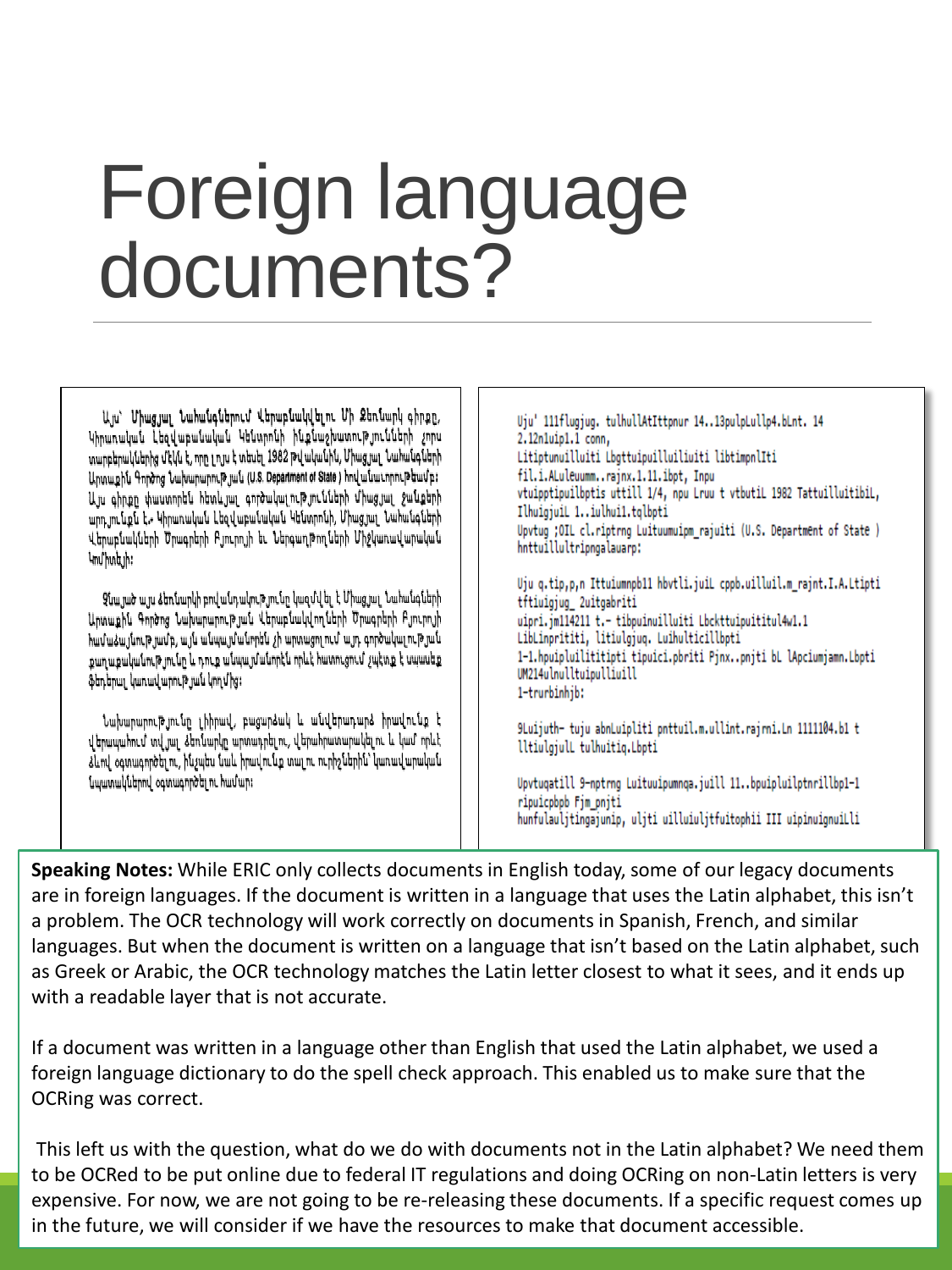# Checking for PII

- XXX-XX-XXXX
- XXXXXXXXX
- XXXXX-XXXX
- XXX-XXXXXX

**Speaking Notes:** Once we had determined that a document was readable, we could begin to check it for PII. This involved us creating a computer code to search the document for a 9 digit string of numbers, with or without hyphens. If a nine digit number was found, it would be flagged for human verification. Many of these were false positives, such as a dollar value or a zip code, but there were genuine positives and questionable results.

Each result was checked by two humans. If there was disagreement, I would look at the document to make the determination if it was an actual risk.

We allowed clear examples to stay, but rooted out anything which appeared to be an actual instance of PII. We used the Social Security Administration's convention system to verify if the number could be valid, as well as the region codes. There were over 650 cases of actual PII and at least 100 were close calls.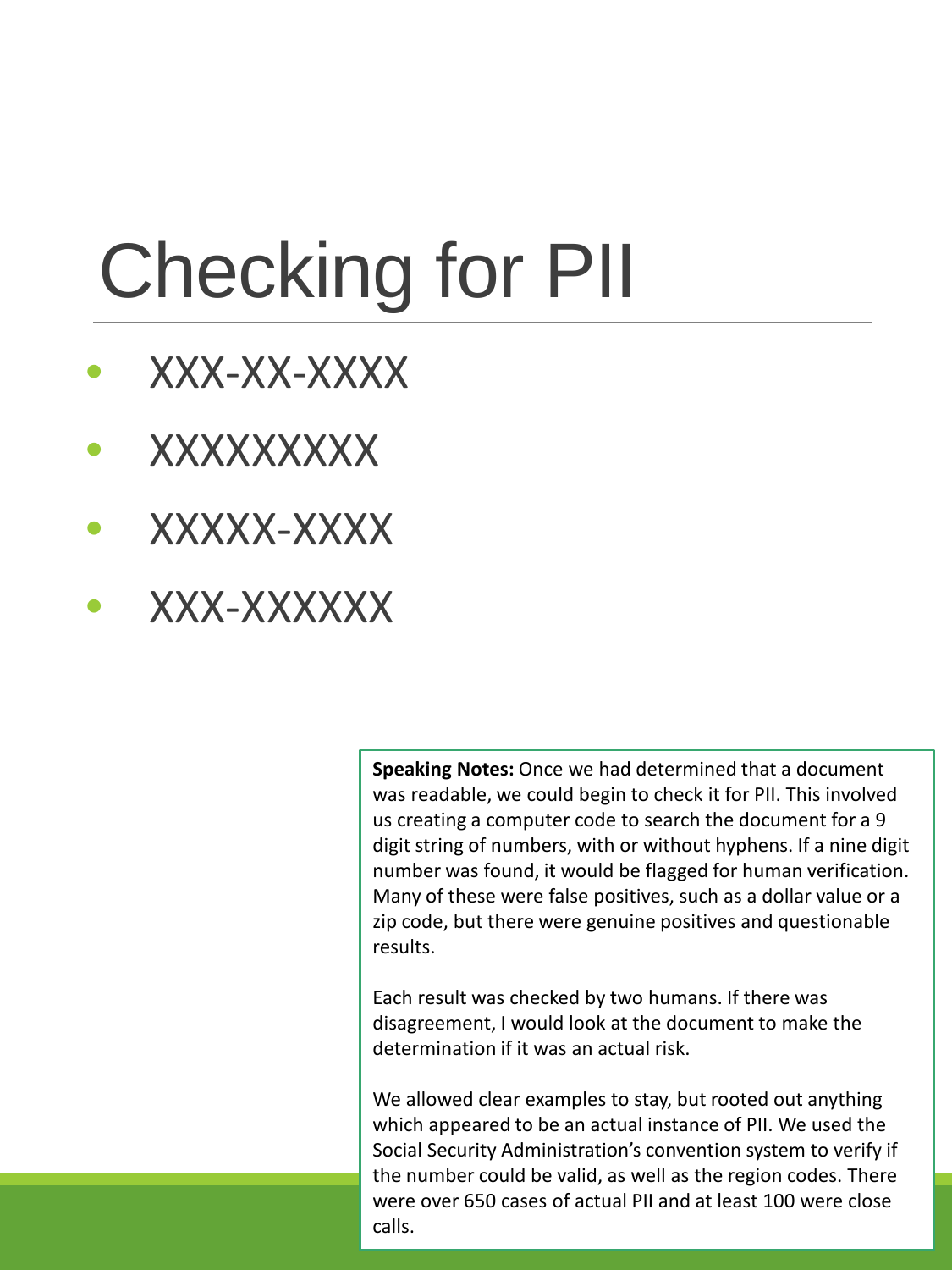**Speaking Notes:** Do we have any questions about the process and how we scanned documents? (None were asked)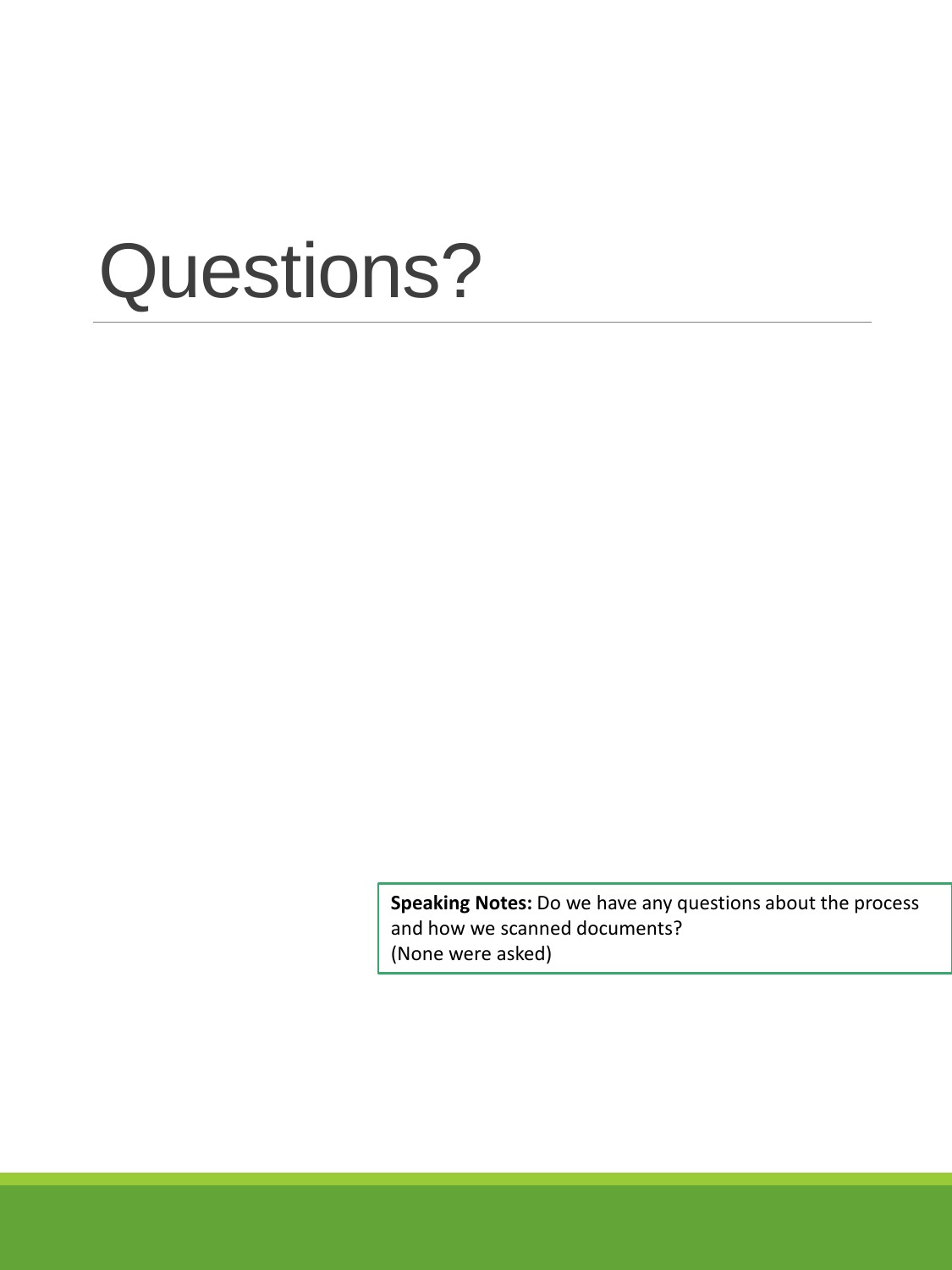#### What has been cleared?

#### Cleared:

- All peer-reviewed documents
- All documents published since 2005
- All readable PDFs without PII
- Not cleared:
	- Documents with PII
	- Documents that are not readable

**Speaking Notes:** As far as a timeline, I wish I had an exact timeline, but we are still working through the options and trying to prioritize resources. We want the documents all online as quickly as possible, but we also have other exciting things that we want to work on and we want to find the right resource balance so that we deliver the most benefit to users.

Because we pay by the page to get these restored, we are trying to balance our priorities. Is it better to prioritize shorter documents to get a more documents back online? Should we prioritize older and rarer documents that are harder to find? If you have ideas about which documents we should prioritize to restore or a fair way to do this, please let us know. We are open to your ideas!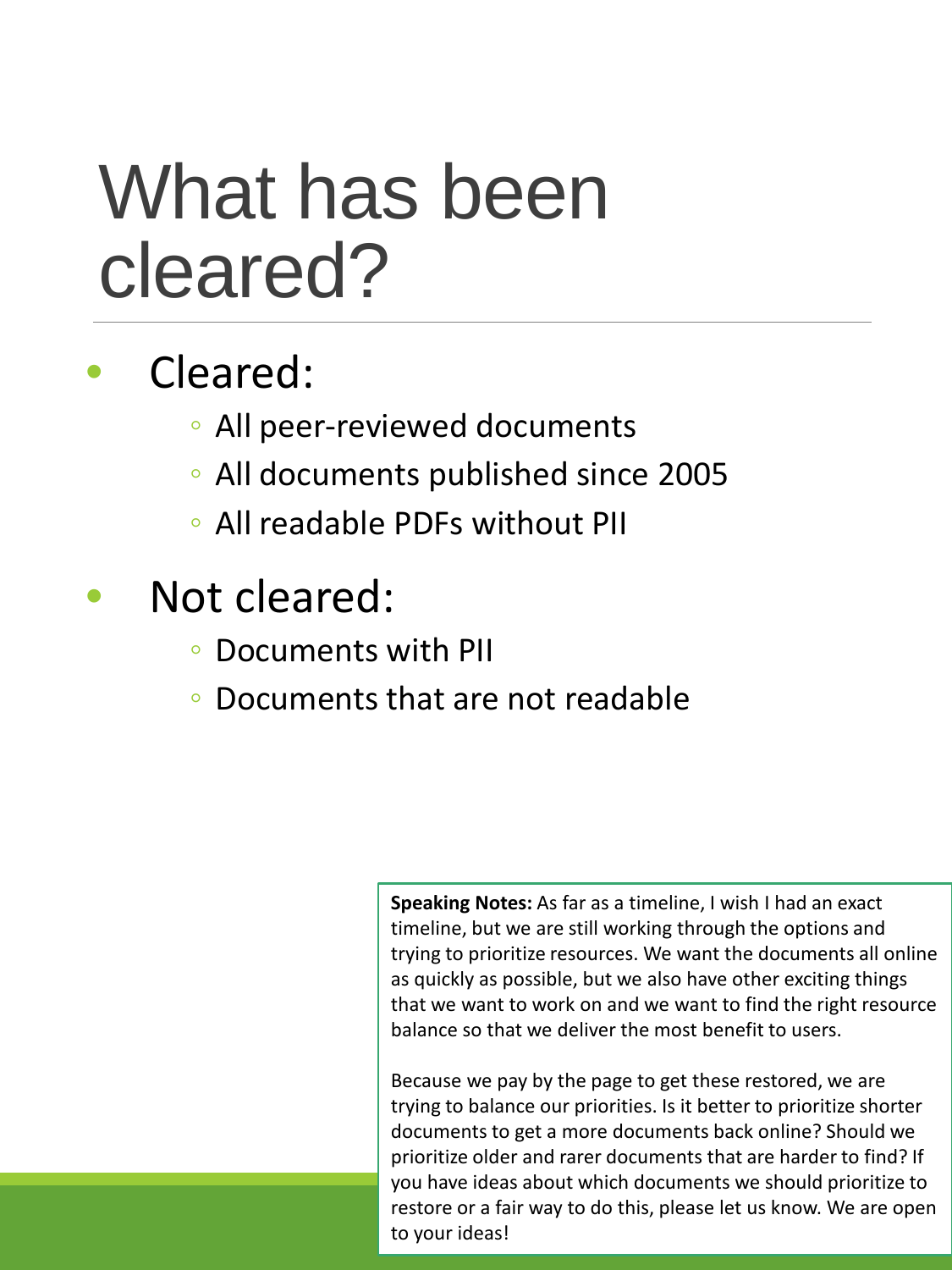#### PDF Restoration Process

This function was developed as a means to obtain periodic printouts of observation files collected by field observers and included ir the STEEL database. An example of such a report is shown below.

| Observer | Tabe | Side | File | Date     | Student |  |
|----------|------|------|------|----------|---------|--|
|          |      |      |      |          |         |  |
| 13       | 11   | A    | 1    | 02/13/86 |         |  |
|          |      | A    | 2    | 02/13/86 |         |  |
|          |      | Ą    | 3    | 02/18/85 |         |  |
|          |      | A    | 4    | 92/20/86 |         |  |
|          |      | 4    | 5    | 02/20/86 |         |  |
|          |      | 3    | 1    | 02/20/86 |         |  |
|          |      | ٦    | 2    | 02/27/86 |         |  |
|          |      | ٦    | 3    | 02/27/86 |         |  |
|          |      | B    | 4    | 02/27/86 |         |  |
|          |      | 3    | 5    | 02/27/86 |         |  |
|          |      |      |      |          |         |  |
| Observ∴r | Tape | Side | File | Date     | Student |  |
|          |      |      |      |          |         |  |
| 13       | 12   | Ą    | ı    | 02/27/86 |         |  |
|          |      | А    | 2    | 02/28/86 |         |  |
|          |      | A    | 3    | 03/03/86 |         |  |
|          |      | 1    | 4    | 03/04/86 |         |  |
|          |      | Ą    | 5    | 03/06/86 |         |  |
|          |      |      |      |          |         |  |

**Speaking Notes:** One other question I have been asked is what are we going to do with the 650 documents with PII, which is about 0.2% of the collection. We have to figure out how to deal with them in a way that does not involve risk.

To try to answer a question that I know will be asked, because the microfiche is still out there we cannot simply black line the documents. If a user found a document that is black lined, like the one on the screen, they could go to the microfiche, to that page, and get that document. They could then use that information for identity fraud. Therefore, this isn't the best solution.

We are still exploring other options, but for now the PDFs are not available online and they probably won't be online anytime soon. We will be removing the "PDF pending" identifier for them, but their citations will remain in the collection.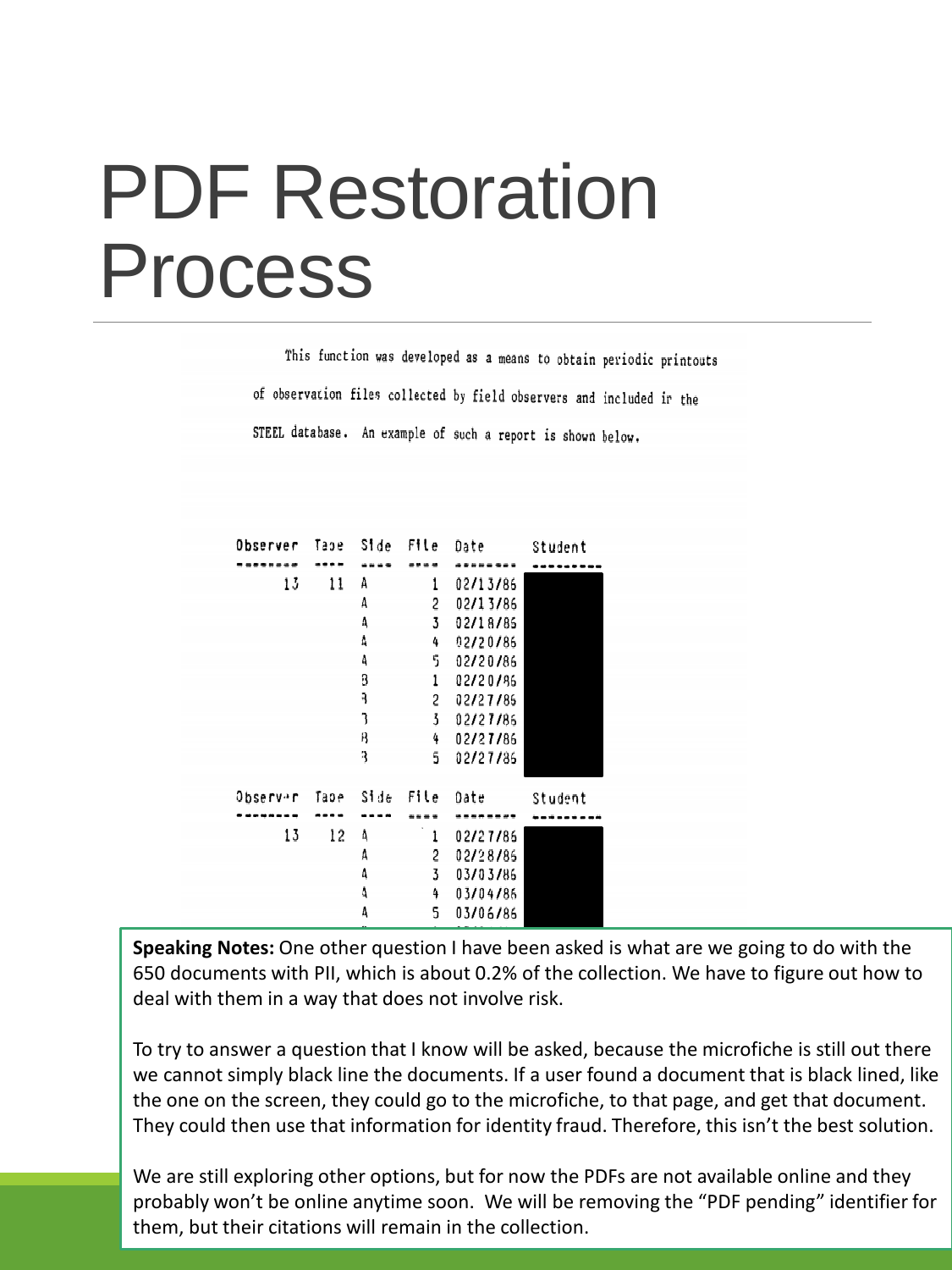#### Is there a risk of having the PII in the microfiche?

- The types of documents with PII are not the prime ERIC documents
- Microfiche must be searched by hand, lowering the risk
- Much of the PII is very hard for the human eye to find

**Speaking Notes:** One question that we got a lot during this period was "what about the microfiche? Is there a risk there?" Our answer to this is complicated. We made the decision to recommend institutions to keep their microfiche. We did revise the weeding "keep" list, or the list of microfiche you should retain because the PDFs are not available online. The list now reflects the current status of the online collection. We added the documents to the keep list which we could not scan because the OCRing was too poor and the documents with PII. We will update the lists annually as the documents change.

The PII is certainly in the microfiche. However, the kind of documents where the PII is found in are not exactly highly used research material. Few ERIC users would be looking for graduate theses from the 1970s or grant reports from the 1980s. These are not the prime ERIC documents that we see high usage from.

The second aspect is that it is really hard for the human eye to find PII in these documents. Some of the documents are over 10,000 pages long—the odds of someone finding the PII on page 8735 in size 4 font is highly unlikely. Even as I was examining documents when I knew what page it was on, it was often very hard to find.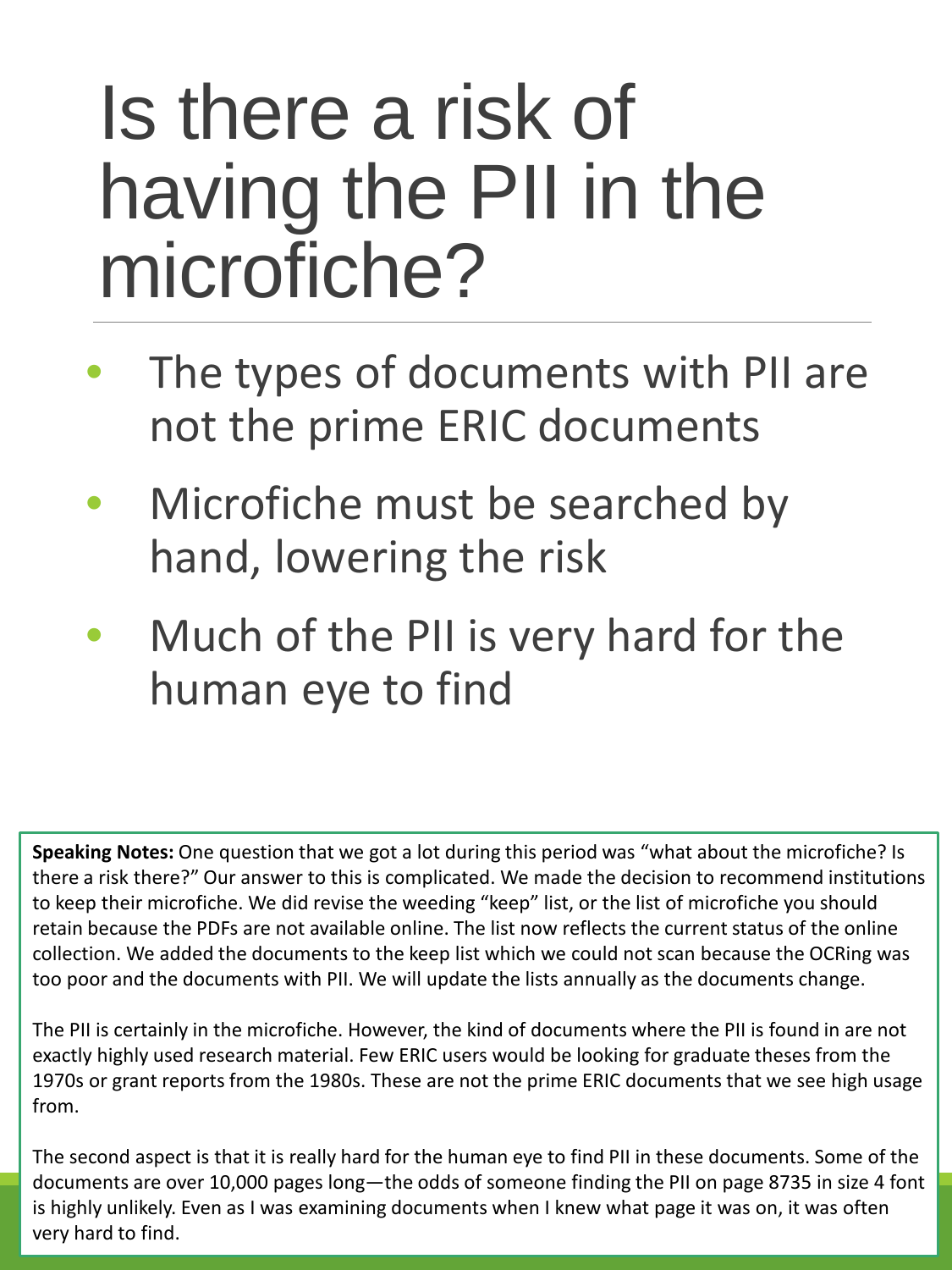#### PDF Restoration Process

Mathematics for the Elementary School, Grade 4

Teather's Commentary, Part 1

REVISED HOTEPN

Per ad only the operion of the Punch in Hamemary School Managemics of the School Mathematics Study Group:

| 15de South    | Clark Vista City School District, |
|---------------|-----------------------------------|
|               | Chila Vista, california           |
| ha Gradur air | ÷arr – Tader Gilge                |
|               | Colar Falls, Iowa                 |
| W. Lies       | University of Texas               |
| n, B. L. Gen  | University of Marcland            |
| inas (Susitiv | Derog Public Schools              |
| M. H. mito    | University of Change              |
| 51. Wolf      | Boton Universit                   |
| R.D.W. Her    | Umwen of Malaga.                  |

**Speaking Notes:** We also have some PDFs (approximately 23,000 documents or 8% of the collection) that are just plain not readable. This is actually one of our more readable copy of the unreadable list. It is a horrible copy from microfiche and we are fairly positive we can get a better copy. What we are doing with these is not releasing them because they are not useful or readable– to either humans or machines.

We do not believe that there is PII in these documents, but you can't read them and they are not useful to our users. We have marked them as "pending restoration" and then will be going through them one by one to re-scan them and make them into fully searchable PDFs. This will be a long and expensive process, but it will ultimately be better for our users.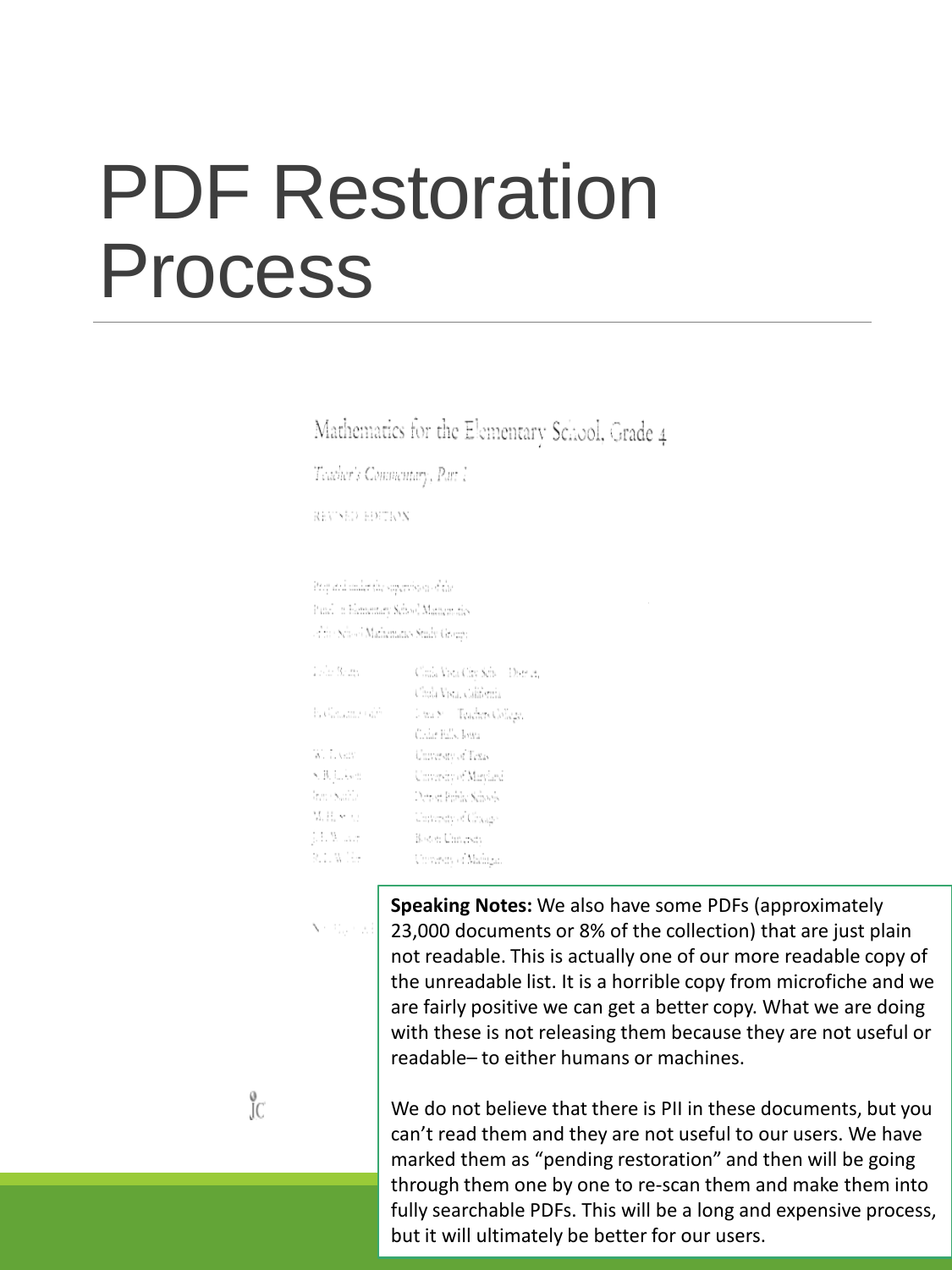### Timeline?

- It is hard to determine because this is really expensive to do
- We want your ideas--what are the best ways to prioritize the restoration?

**Speaking Notes:** As far as a timeline, I wish I had an exact timeline, but we are still working through the options and trying to prioritize resources. We want the documents all online as quickly as possible, but we also have other exciting things that we want to work on and we want to find the right resource balance so that we deliver the most benefit to users.

Because we pay by the page to get these restored, we are trying to balance our priorities. Is it better to prioritize shorter documents to get a more documents back online? Should we prioritize older and rarer documents that are harder to find? If you have ideas about which documents we should prioritize to restore or a fair way to do this, please let us know. We are open to your ideas!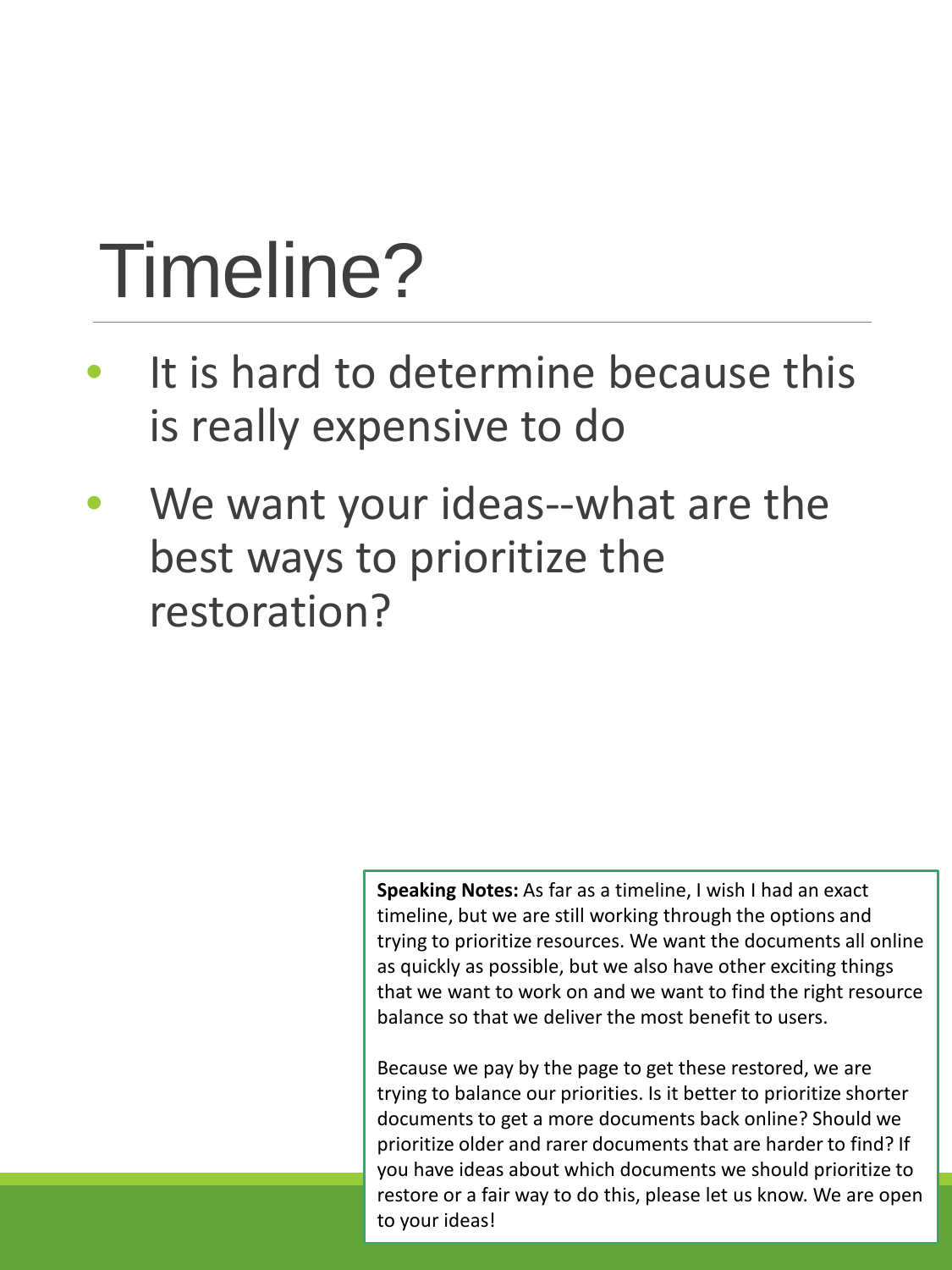- Q: I never heard about the ERIC "keep" list. Where can I find it?
- A: The keep list can be found in the FAQs: <http://eric.ed.gov/?faq>

#### **I am looking to weed my microfiche collection. Which ERIC records should I keep?**

The documents which are currently available on microfiche, but not online, can be found [here](http://eric.ed.gov/pdf/ERIC_KeepList.pdf). This list will be updated annually to reflect any new documents made available online through the PDF restoration process.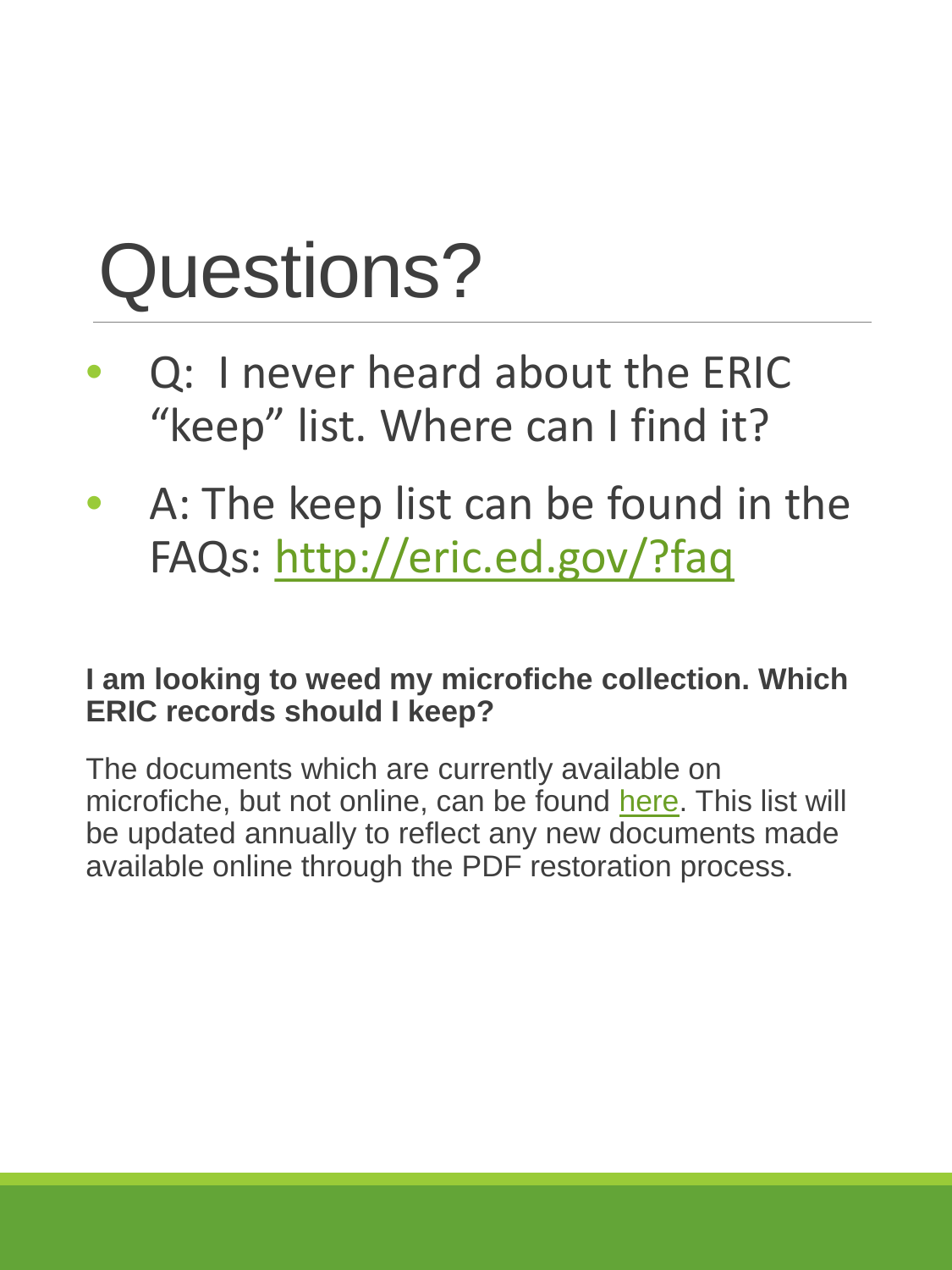- Q: When did the PDF restoration project end and how many of the previously restricted documents are available now?
- A: The PDF restoration process is ongoing, but Phase I ended in July 2014. There are currently over 339,000 full text documents back online. We currently have about 650 removed from the collection due to privacy concerns and 80,000 removed due to readability concerns. We are also adding new full text documents every week.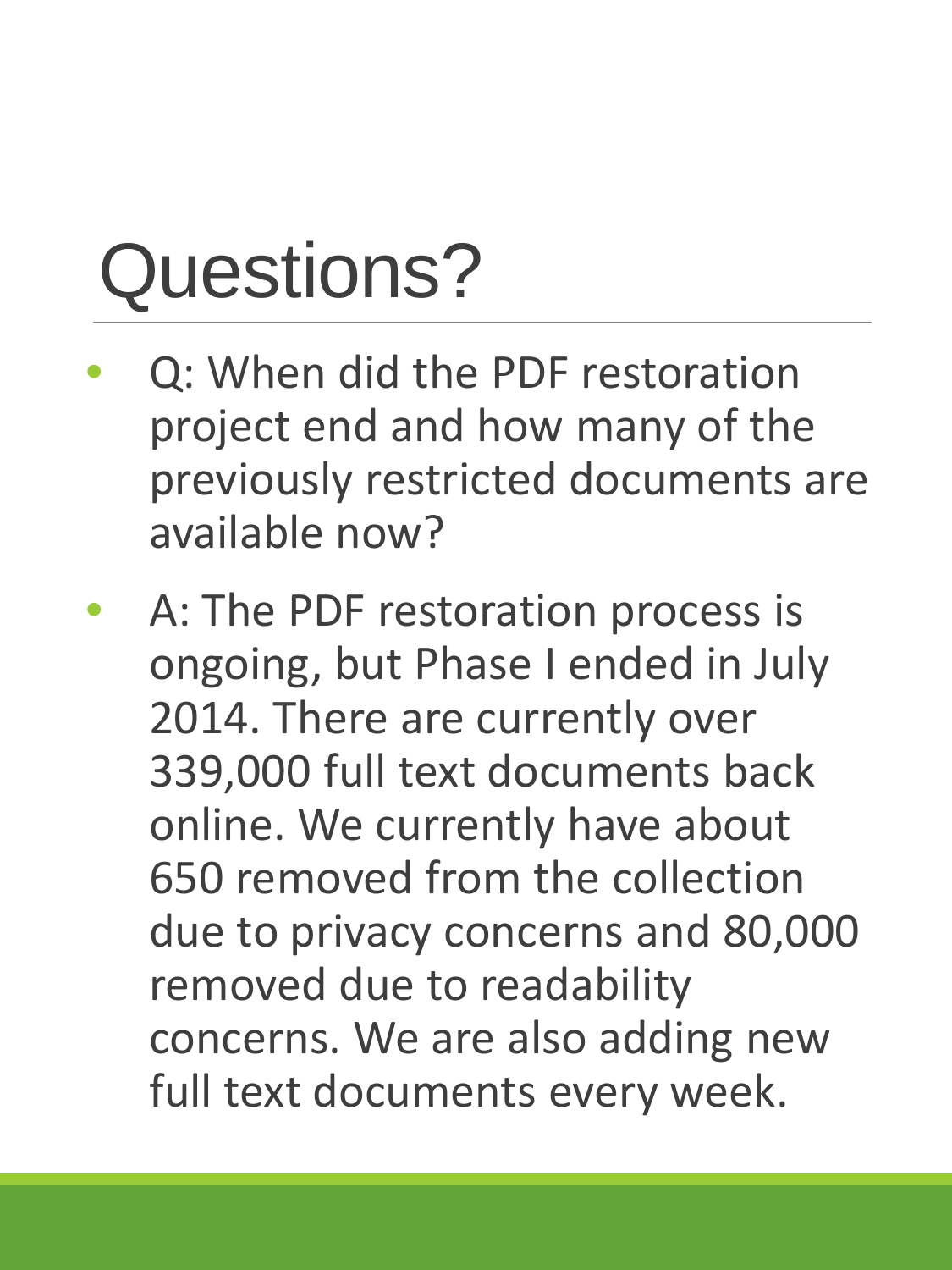- Q: How many ERIC documents have been taken offline because they are unreadable?
- A: Approximately 80,000. This is a lot of documents, but it is important to remember that the documents were not readable prior to the privacy concerns. We are working to go back to the original microfiche to make a much better copy that will be far more useful to the ERIC community.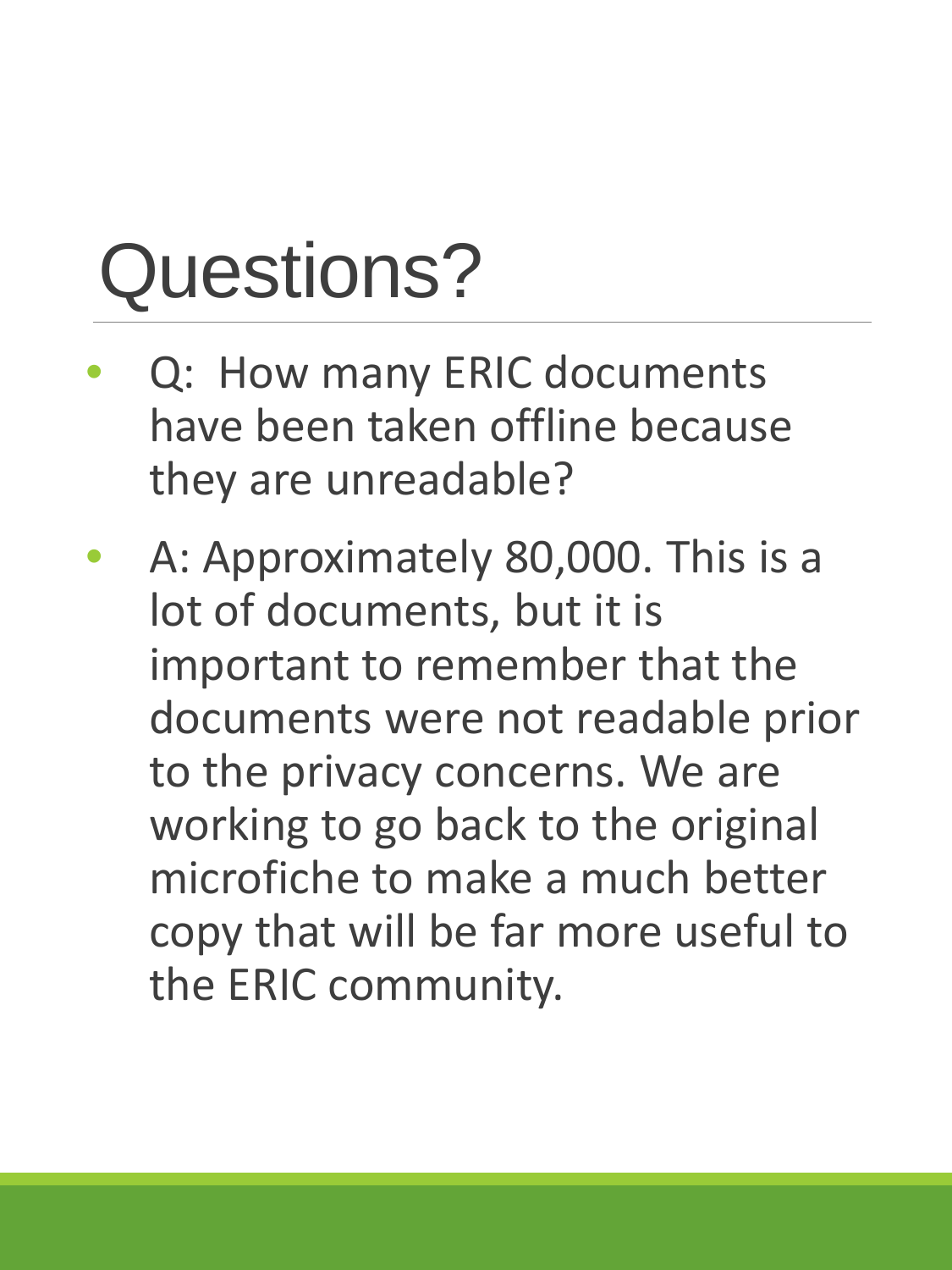- Q: How will aggregators handle the unreadable documents?
- The unreadable documents will no longer be available on the ERIC site and the metadata will be updated to reflect that the documents are not available. Each year we will update our metadata files for historic records. When the "PDF Pending Restoration" files have been restored, we will immediately add them to the site and then update the historical metadata and weeding list on an annual basis.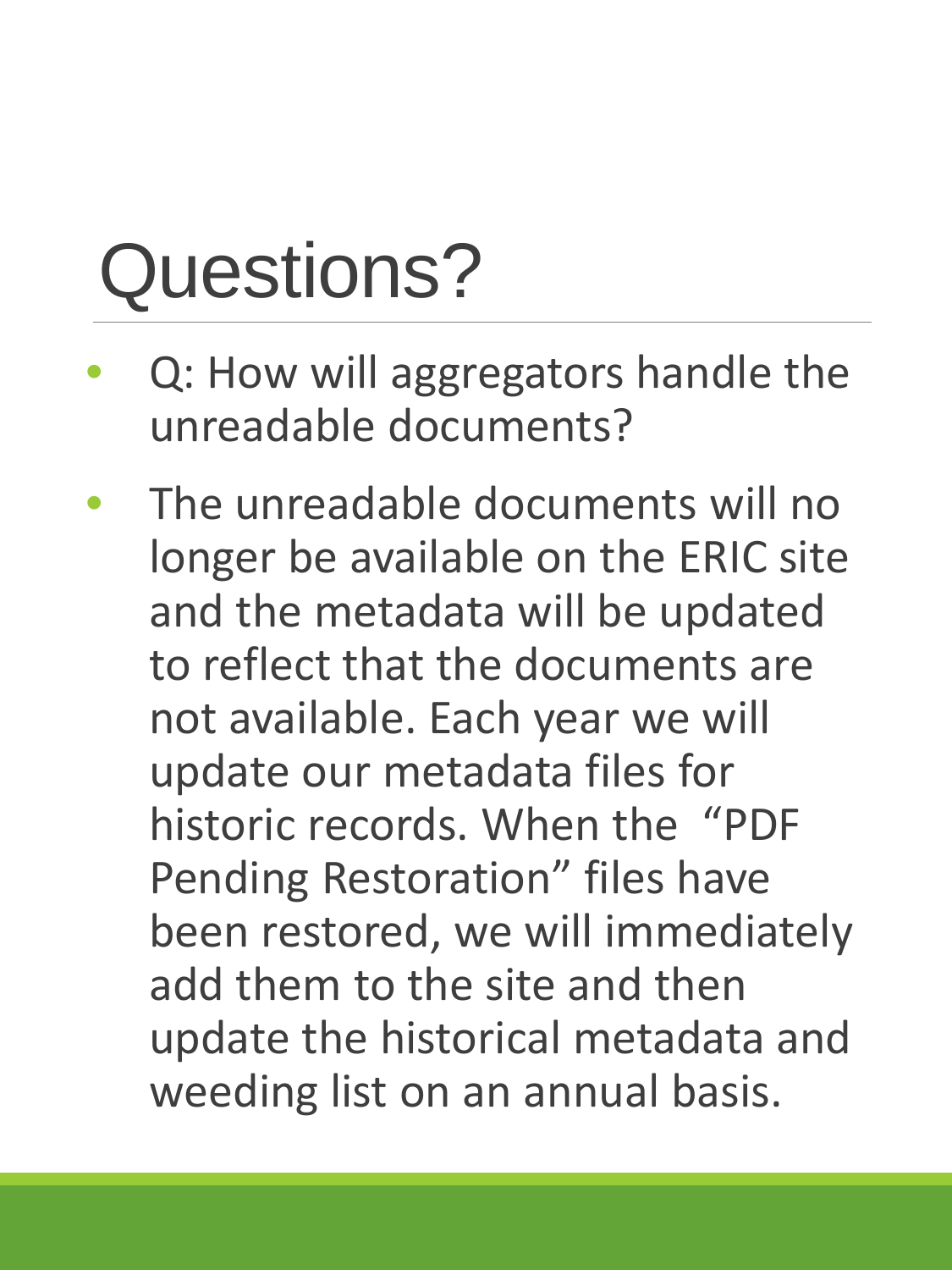- Q: How soon are full-text documents provided to aggregators/database vendors?
- A: ERIC does not provide the full text document to anyone– but we do provide our our metadata. This metadata is available for anyone to download at<br>http://eric.ed.gov/?download. We typically <http://eric.ed.gov/?download>. We typically<br>[update the site once a week a](http://eric.ed.gov/?download)nd then release new metadata in the middle of the following month. So the public [http://eric.ed.gov](http://eric.ed.gov/) will` always have more recent content than the downloads page.

One thing to note is that we have literally just transitioned our servers! This is huge news because it means ERIC can stay online, even if the government is shut down again. However, the person responsible for uploading the new content to the site is the one in charge of transitioning lots of IES data to the new servers. We haven't updated the site or the downloads in a few weeks, but the data files are coming soon!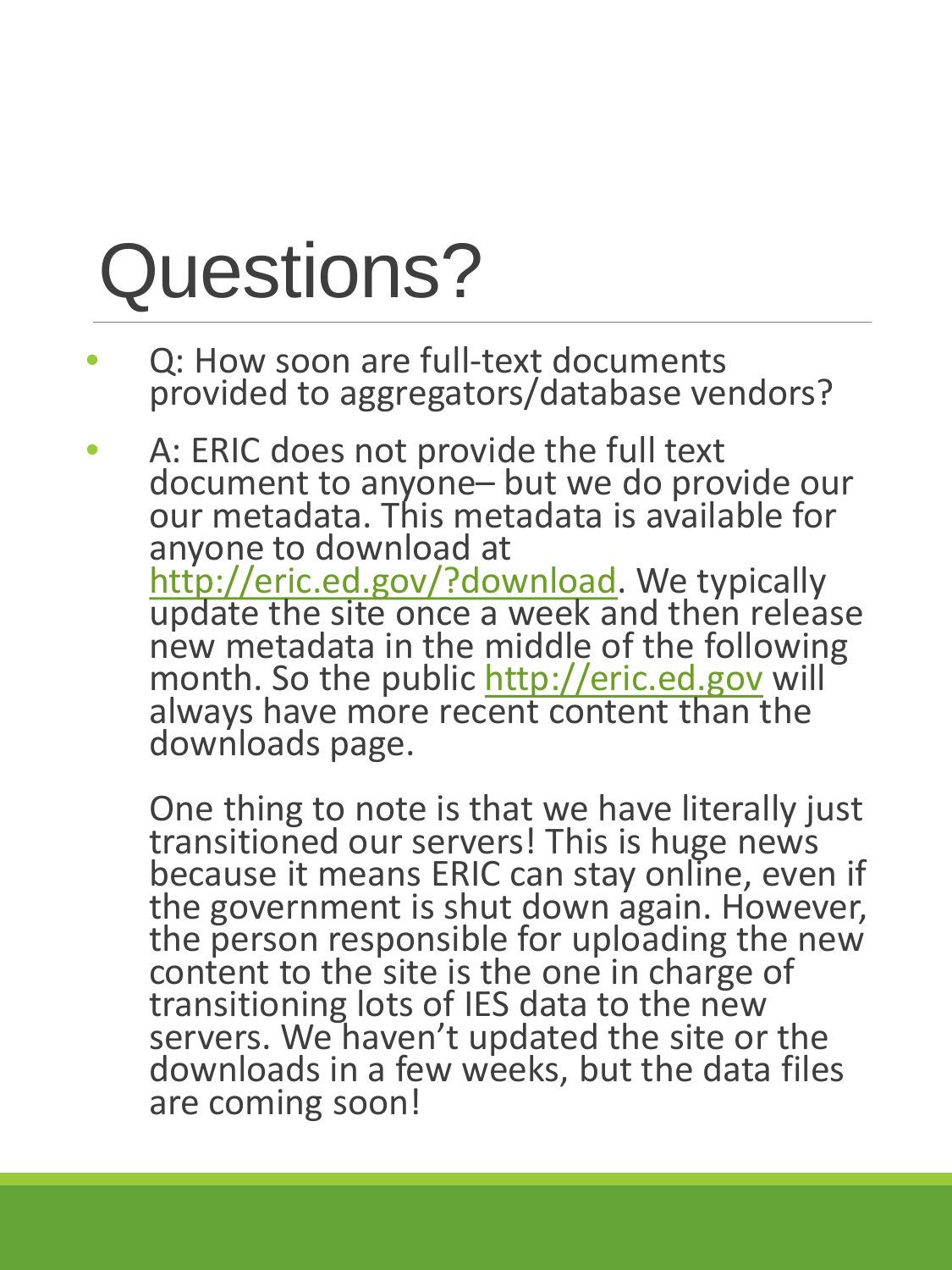- Q: Will ERIC need new copies of the documents to replace the unreadable files?
- A: No, we have lots and lots and lots of microfiche to work with. We are fairly positive that we have clear copies that can be used to make a better copy and will go about prioritizing resources to make sure we only convert good copies. ERIC has not retained paper copies of records.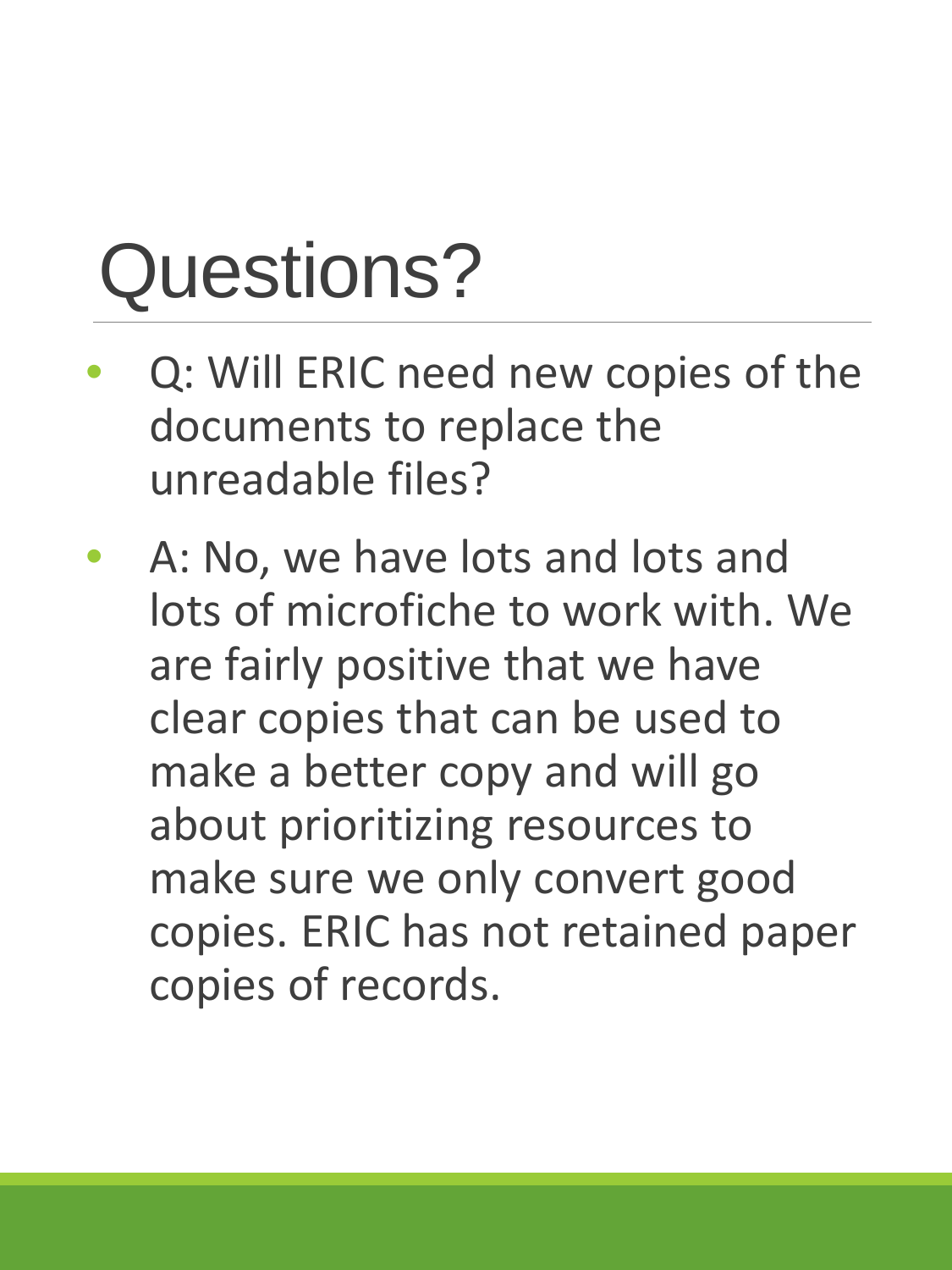- Q: Approximately how many fulltext files contained PII?
- A: About 650 actual cases and about 150 of example PII– like Jane Doe, 123-45-6789.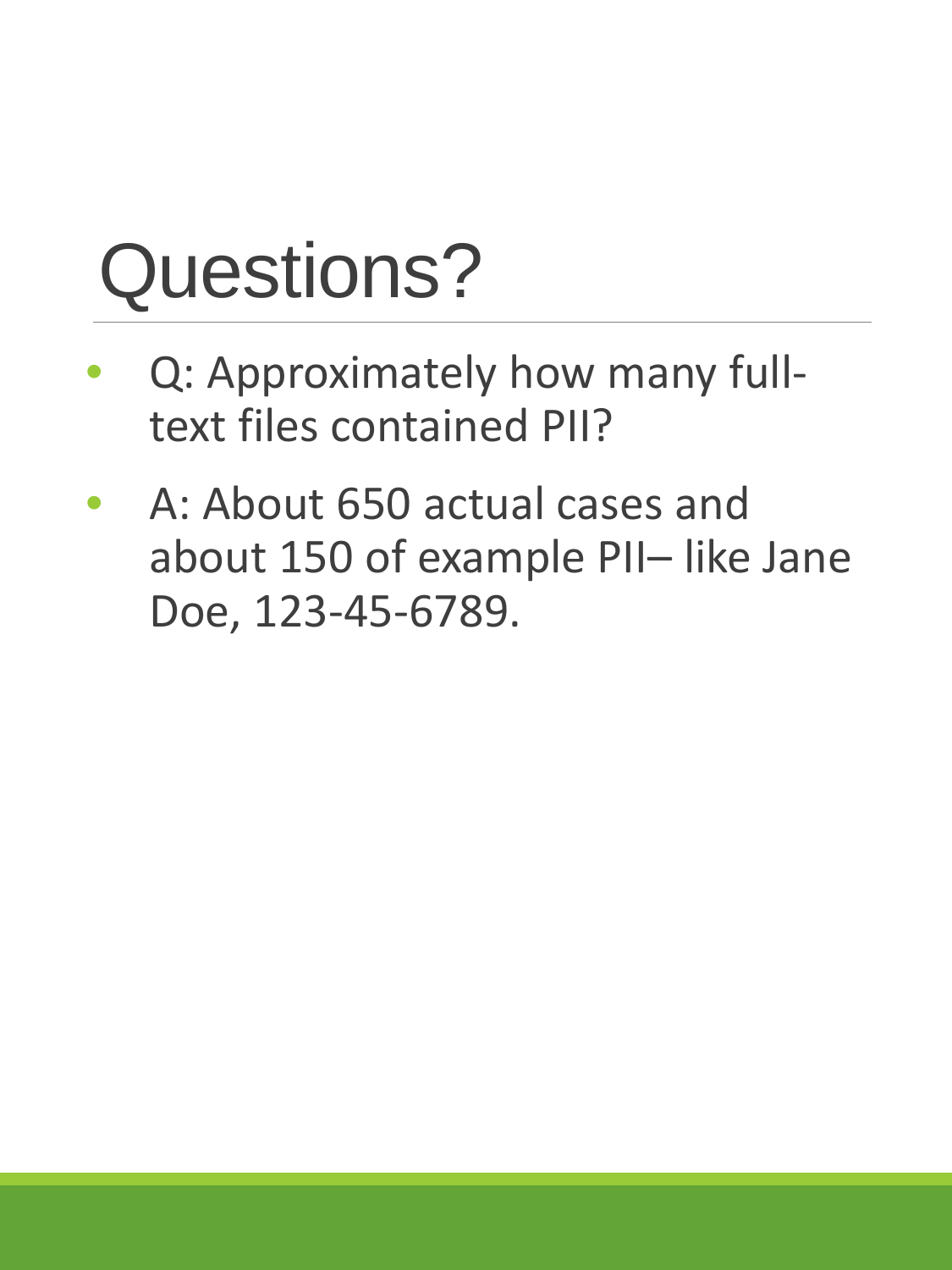- Q: Is there a way to get e-alerts from ERIC as new content comes online?
- A: Not currently, but that is something we will explore in the future. We are looking at a whole bunch of new ideas to make ERIC better going forward, but want to prioritize our resources in a way which gets the most value for users. Right now, the biggest priority is getting new, good content into ERIC and highlighting the online submissions system.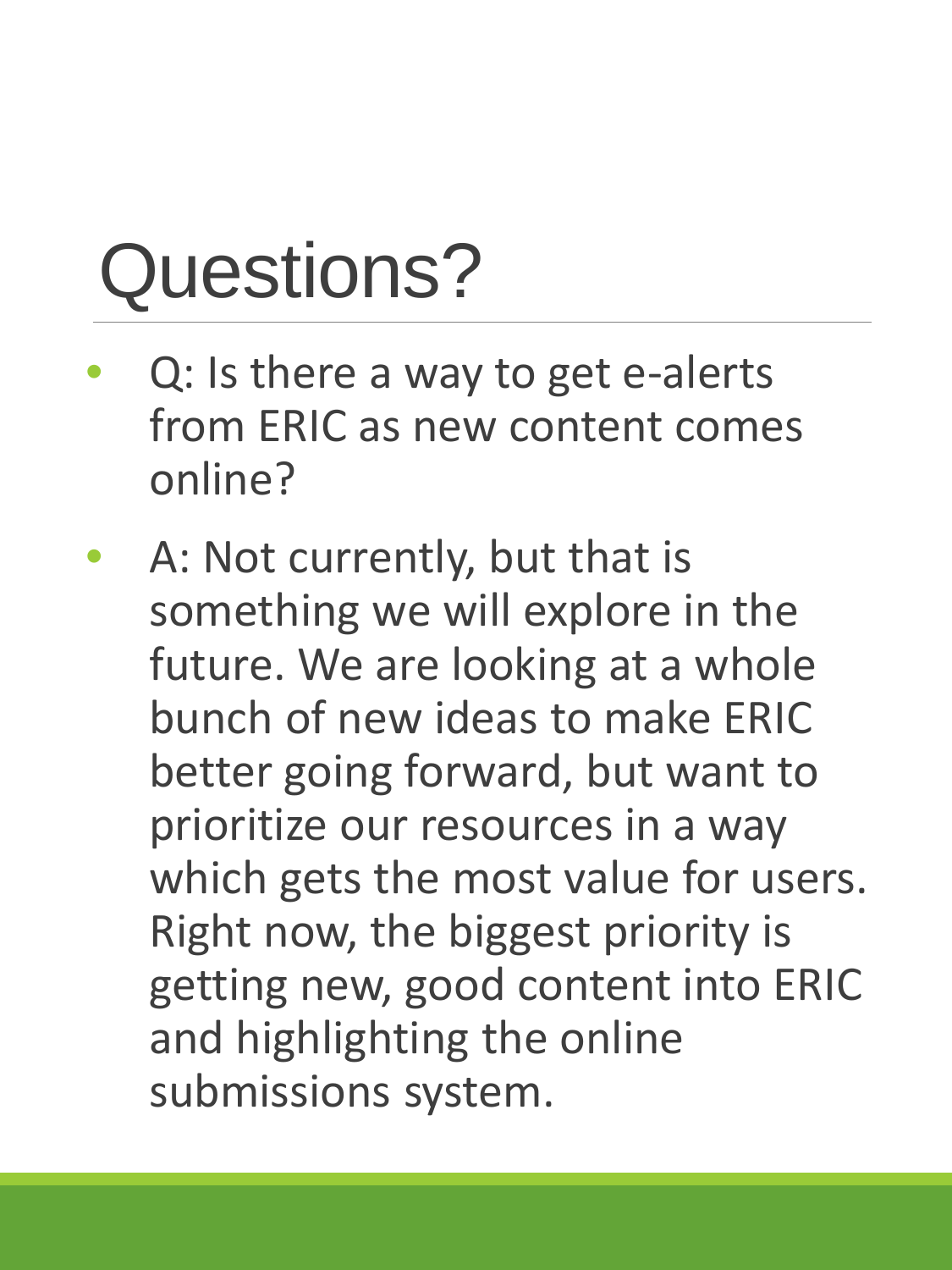- Q: Has everything been resolved with the issue EBSCO was having linking to the full-text PDFs in ERIC?
- A: Yes. When we developed the new website, we set up a new URL structure and then also set up a way to redirect the old URLs to the new format. Over the weekend we transitioned to new servers, all of the new links worked, but the old links weren't set up yet. We were able to fix the re-direct links quickly after the problem was identified. If you ever see something not working, please let us know at<http://eric.ed.gov/?contact> or email me directly.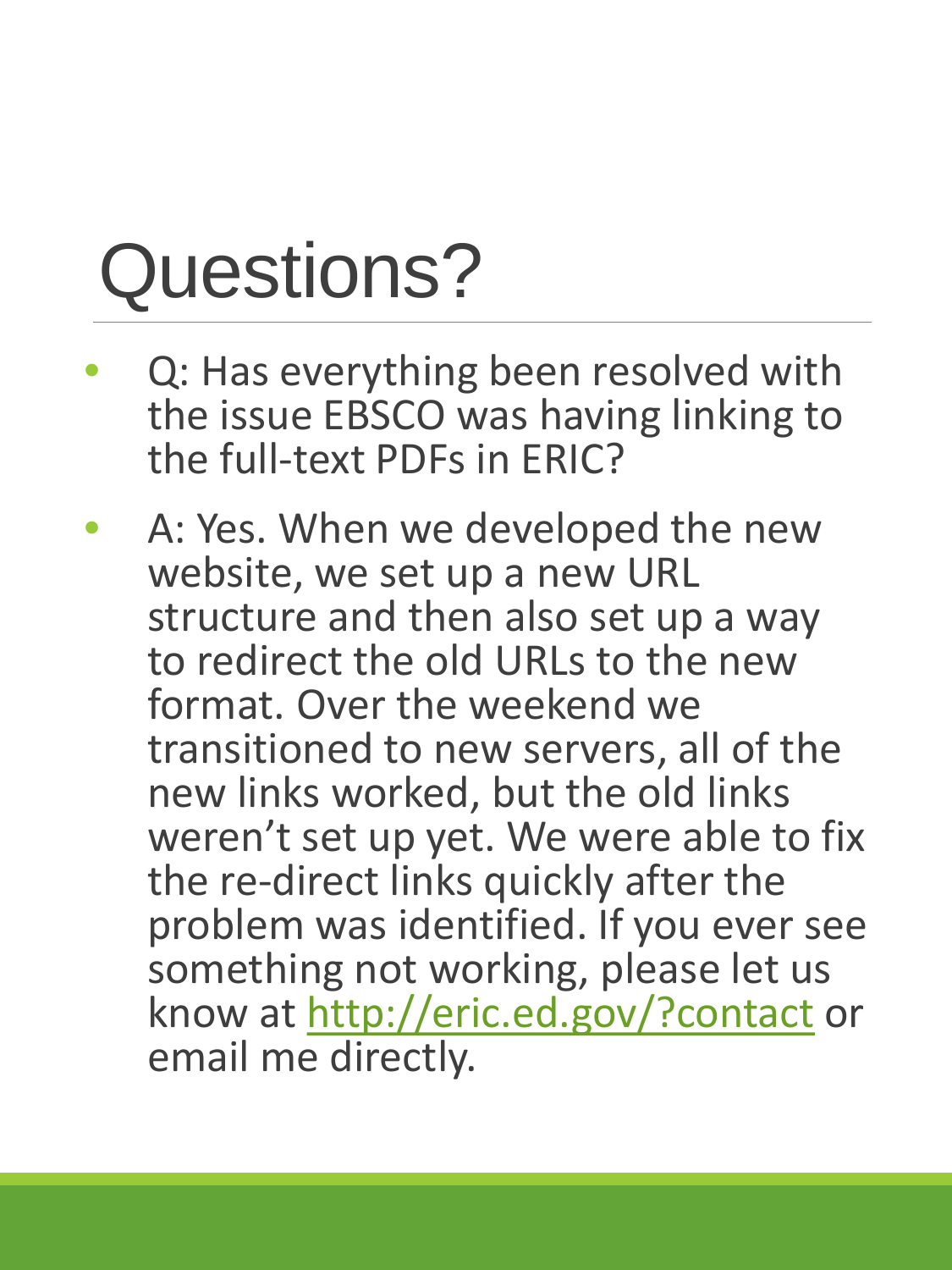- Q: Will ERIC be considering the option of bringing back an Advanced Search feature on the ERIC website?
- A: We are very willing to bring back the Advanced Search feature, but we want to make sure we build an advance search that works with the current website and is useful to our audience. I recommend you checking<br>out our advanced search tips : [out our advanced search tips :](http://eric.ed.gov/?advanced) <u><http://eric.ed.gov/?advanced></u> and then watch the video on the ERIC search which should be out link late September at<br>https://www.youtube.com/user/SearchEduRe [sources](https://www.youtube.com/user/SearchEduResources)

If you have specific examples of searches that you used to be able to do in ERIC, but no longer can with the new site, please let us know [\(http://eric.ed.gov/?contact\)](http://eric.ed.gov/?contact)! We will work t[o find a way to make that se](http://eric.ed.gov/?contact)arch possible in the new site.